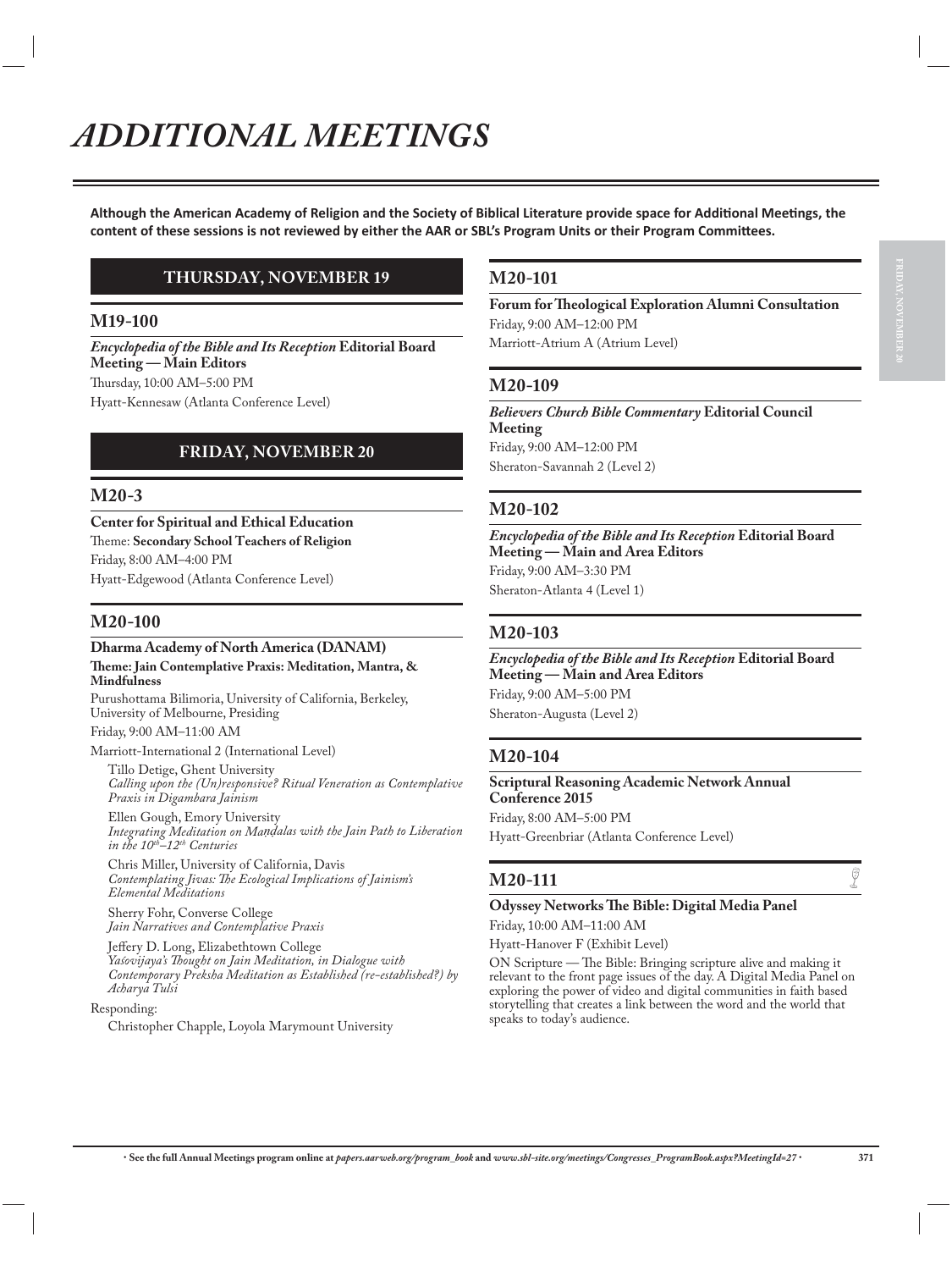### **FRIDAY, NOVEMBER 20**

### **M20-105**

#### **Dharma Academy of North America (DANAM)**

#### Theme: **Sadhana: Hindu Contemplative Practice Across Traditions** Friday, 11:00 AM–1:00 PM

Marriott-International 2 (International Level)

Rita Sherma, Graduate Theological Union, Presiding

James Madaio, University of Oxford *The SaΥnyāsin's Path to Liberation: Sādhanā in Medieval Advaita Vedānta*

Gopal Gupta, University of North Carolina *Krsna-smarana: Canon, Charisma and Contemplative Spiritual Practice in the Gaudiya Vaisnava Tradition*

Kusumita P. Pedersen, Saint Francis College *Sri Chinmoy's Teachings on the Methods of Goals of Spiritual Practice*

Neelima Shukal-Bhatt, Wellesley College *Musical Maps to Samādhi: Sādhanā Steps in the Songs of Mahāpanth Satīs of Gujarat*

Loriliai Biernacki, University of Colorado *Contemplative Studies and Hindu Sādhanā*

### **M20-106**

**Hispanic Theological Initiative Consortium Member Council (private)**

Friday, 11:00 AM–5:00 PM Hilton-Grand Salon E (Level 2)

**Forum on Religion and Ecology, Yale University Annual Luncheon**

Friday, 11:45 AM–1:45 PM Hilton-208-209 (Level 2)

### **M20-108**

#### **Drew University Pedagogy Workshop: Teaching Sexuality and Religion to a Changing Student Body**

Friday, 12:00 PM–4:00 PM

Hyatt-Hanover F (Exhibit Level)

Sexuality magnifies the embodied nature of teaching and learning as well as conspicuously silences open dialogue given its taboo status in many religious and theological contexts. This workshop engages participants in a discussion of contextual, affective, and trans/ formational aspects of classroom pedagogy, offering constructive pedagogical strategies for teaching about sexuality and embodiment across a variety of institutional contexts (undergraduate, graduate, and seminary) and religious traditions (Christian, Jewish, Muslim). A wide range of faculty will present specific classroom teaching strategies developed during a year-long collaboration.

Participants will be encouraged to articulate their own desired student learning outcomes appropriate to their educational context and be equipped with a range of tested and refined pedagogical strategies. This workshop is sponsored by Drew University and funded by a grant from the Wabash Center. Registration is limited and required. Please register at *https://www.drew.edu/alumni/events/theological-school-alumni/ pedagogy-workshop-teaching-sexuality-and-religion-to-a-changingstudent-body*.

### **M20-200**

### *Review and Expositor* **Editorial Board Meeting**

Friday, 1:00 PM–4:00 PM Hilton-Grand Salon C (Level 2)

### **M20-201**

### **Theology and Ethics Colloquy Meeting** Friday, 1:00 PM–5:00 PM

Hilton-401 (Level 4)

### **M20-206**

*Believers Church Bible Commentary* **Editorial Council Meeting** Friday, 1:00 PM–5:00 PM Sheraton-Savannah 2 (Level 2)

### **M20-203**

**Womanist Approaches to Religion and Society Group** Theme: **Womanist In-Gathering**  Friday, 1:30 PM–4:30 PM Hyatt-Baker (Atlanta Conference Level)

### **M20-204**

### **Dharma Academy of North America (DANAM)**

Theme: **Icons, Imagery, Imagination** Friday, 2:00 PM–4:00 PM

Marriott-International 2 (International Level)

Neelima Shukla-Bhatt, Wellesley College, Presiding

Nalini Rao, Soka Gakkai University *Krishna's Vrindavana: Transformation of Imagery in Vaisnava Literature and Art*

Karma Lekshe Tsomo, University of San Diego *Imagining Enlightenment: Icons and Ideology in Tibetan Buddhist Practice*

Kamini Gogri, University of Mumbai *Samvasaran, The Congregation of the Tirthamkaras*

Ramdas Lamb, University of Hawai'i *Icons: Limiting, Representing, or Presenting the Divine?*

Responding:

Dana Waide Sawyer, Maine College of Art

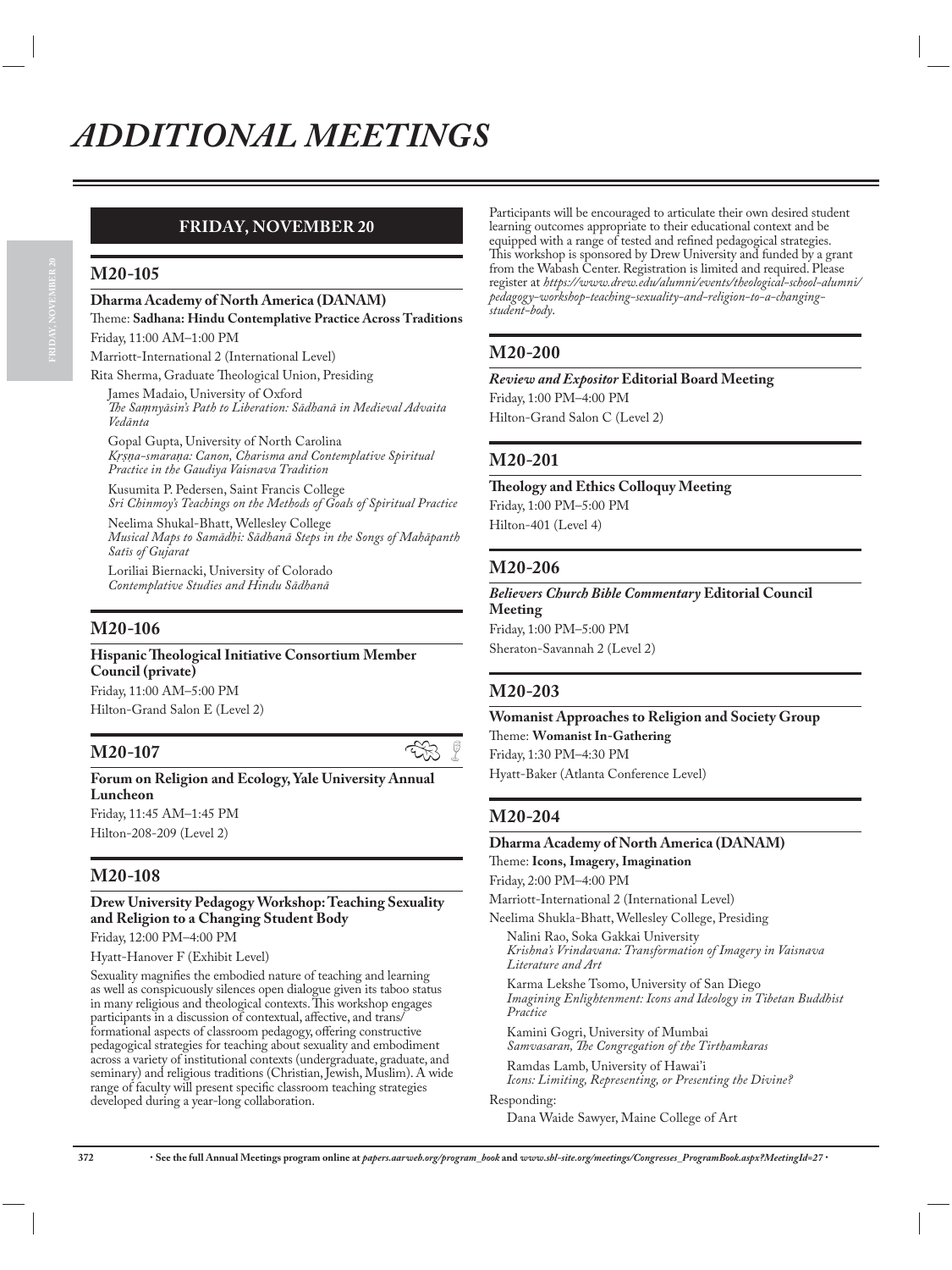### **M20-300**

**Oxford University Press** *New Oxford Annotated Bible* **Editorial Meeting** Friday, 4:00 PM–6:00 PM

Hyatt-Chicago C (Exhibit Level)

### **M20-309**

#### **Feminist Liberation Theologians' Network**

Friday, 4:00 PM–6:00 PM

Sheraton-Georgia 1 (Level 1)

Mary E. Hunt, Women's Alliance for Theology, Ethics, and Ritual, Presiding

Elisabeth Schüssler Fiorenza, Harvard University, Presiding

The Network will discuss the arts in conjunction with feminist liberation theologies. Discussion and strategizing will follow their short presentations. All are welcome, so please RSVP to help us plan. Contact Mary at 301-589-2509 and *mhunt@her.com* or Elisabeth at *eschussler@hds.harvard.edu*.

Katie G. Cannon, Union Presbyterian Seminary *Antecedents of Womanist Artistic Expressions*

Cynthia Kittredge, Episcopal Theological Seminary of the **Southwest** 

*A Lot of the Way Trees Were Walking*

Monica Maher, Latin American Faculty of Social Sciences, Ecuador

*Feminist Liberation Theologies within the Museums of Quito, Ecuador* Elizabeth Ursic, Mesa Community College

*Making Things Rite: The Importance of Ritual in Feminist Liberation Theologies*

### **M20-304**

#### **Society for the Study of Native American Religious Traditions Annual Meeting**

Friday, 4:30 PM–6:30 PM

Hyatt-Hanover G (Exhibit Level)

The meeting is open to anyone with an interest in teaching Native American Religious Traditions. The format is an open discussion.

### **M20-305**

*Stone-Campbell Journal* Theme: **A Conversation about Ancient Inscriptions and Manuscripts with a Reception**

Friday, 5:00 PM–6:30 PM

Hilton-Grand Salon D (Level 2)

SCJ invites friends and colleagues from all streams of life who identify with the Stone-Campbell Restoration Movement tradition for fellowship, light refreshments, and interesting conversation. For additional information contact William Baker at scjeditor@aol.com. Chris Rollston, George Washington University *Writing and Literacy in the World of Ancient Israel: Epigraphic Evidence from the Iron Age* (Archaeology and Biblical Studies Series. Brill Press and the Society of Biblical Literature, 2010)

Curt Niccum, Abilene Christian University *The Bible in Ethiopia: The Book of Acts* (Ethiopic Manuscripts, Texts, and Studies 14; Eugene: Wipf & Stock, 2014)

## **M20-306**  $\qquad \qquad \bullet$

#### **General Board of Higher Education and Ministry**

Theme: **United Methodist Women of Color Scholars Reception** Friday, 6:00 PM–8:00 PM

Sheraton-Valdosta (Level 2)

## **M20-310**  $\qquad \qquad \int_{0}^{\pi}$

**Association of Asian/North American Theological Educators (AANATE) Reception** Friday, 6:00 PM–8:00 PM

Hyatt-Spring (Atlanta Conference Level)

### **M20-307**

#### **Feminist Studies in Religion Boards Preconference Meeting** Friday, 6:00 PM–8:30 PM

Hyatt-Dunwoody (Atlanta Conference Level)

### **M20-308**

#### **Mennonite Scholars and Friends**

Theme: **Human Being and/as Creation: Biblical, Theological, and Historical Perspectives**

Friday, 6:30 PM–8:30 PM

Marriott-A701 (Atrium Level)

Melanie Howard, Princeton Theological Seminary, Presiding David Rensberger, Decatur, GA

*Being Human in Creation: Three Views from the Psalms*

Justin Heinzekehr, Hesston College *Shattering Hubmaier's Human: Rethinking Anabaptist Freedom for an Ecological Context*

Ry Siggelkow, Princeton Theological Seminary *The Earth is a Battlefield and No One Can Remain Neutral: Theological Anthropology as Apocalyptic Cosmology*

Laura Schmidt Roberts, Fresno Pacific University *'In the Beginning is Relation': Re-Forming Understanding of Human Creatureliness*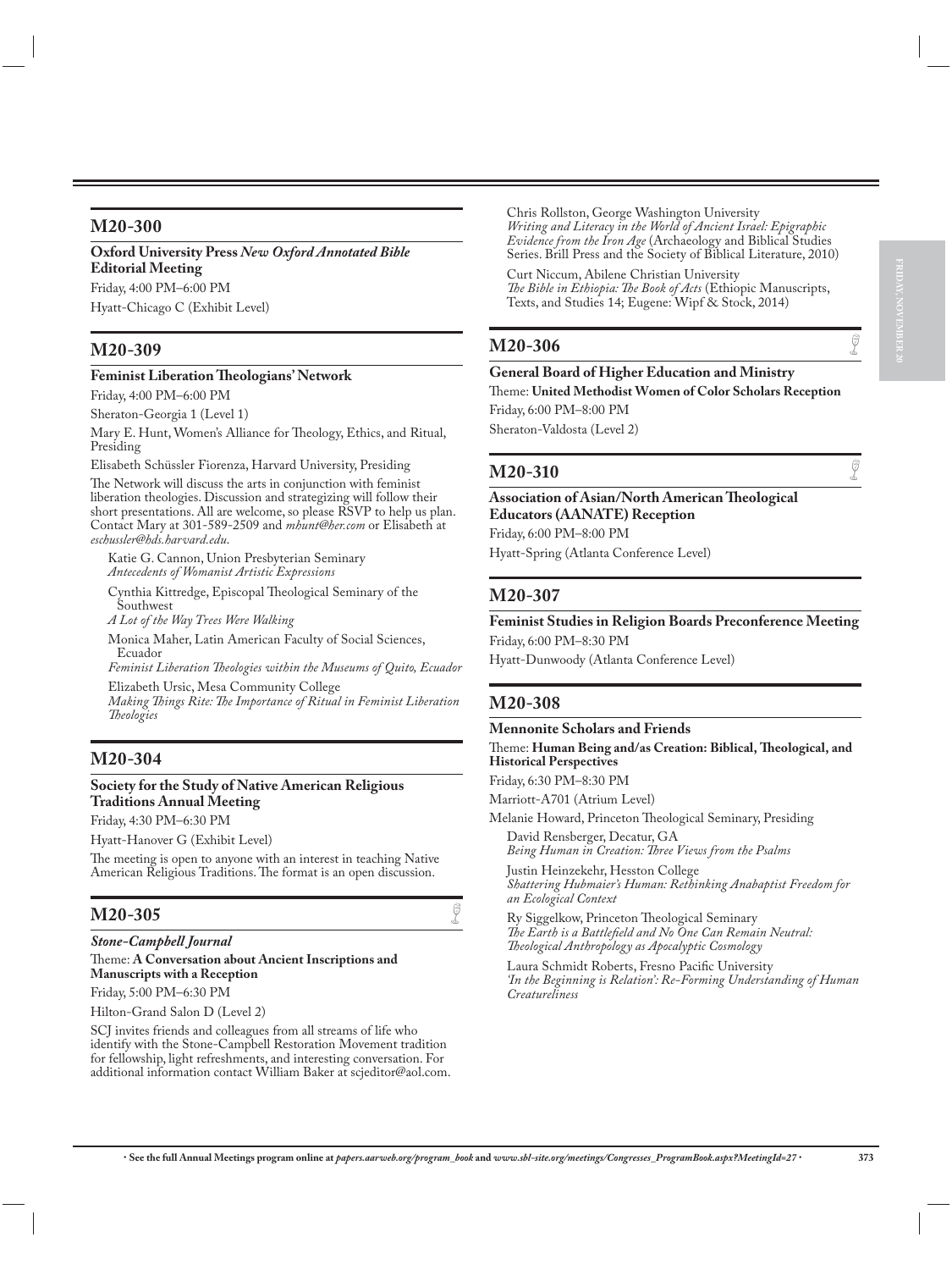### **FRIDAY, NOVEMBER 20**

### **M20-400**

### **New Religious Movements Group Mentoring Workshop**

Friday, 7:00 PM–8:30 PM

Hyatt-Marietta (Atlanta Conference Level)

Are you a graduate student or junior scholar whose work relates to the study of new or alternative religions? If so, this mentoring workshop may be for you. Mentees will be paired with more advanced scholars to discuss issues relevant to their particular work and/or academic situation. The workshop is free, but advance registration is required. To register, send an email of inquiry to Marie Dallam no later than Oct. 15, 2015 at *mwdallam@ou.edu*.

### **M20-401**

#### **Grawemeyer Award in Religion**

Theme: **Celebrating Willie James Jennings'** *The Christian Imagination: Theology and the Origins of Race*

Friday, 7:00 PM–8:30 PM

Marriott-L404 (Lobby Level) Panelists:

Lewis Brogdon, Clafin University

Jennifer Ho, University of North Carolina

Kathryn Lofton, Yale University

Responding:

Willie J. Jennings, Yale University

### **M20-405**

**National Association of Baptist Professors of Religion**  *Perspectives in Religious Studies* **Editorial Board Meeting** Friday, 7:00 PM–8:30 PM

Marriott-International B (International Level)

### **M20-406**

#### **Quaker Theological Discussion Group**

Theme: **Review of Wess Daniels'** *A Convergent Model of Renewal: Remixing the Quaker Tradition in a Participatory Culture* Friday, 7:00 PM–9:00 PM Marriott-L402 (Lobby Level)

### **M20-407**

#### **Word Made Fresh**

#### Theme: **Full Acceptance of LGBTIQ Christians in the Church: Should Evangelicals Change Their Minds?**

Friday, 7:00 PM–9:00 PM

Marriott-M301-302 (Marquis Level)

Thomas Oord, Northwest Nazarene University, Presiding

The Word Made Fresh lectures seek to stimulate creative dialogue among evangelical Christian scholars from diverse backgrounds about pressing issues in contemporary theology. Sponsored by Azusa Pacific University and Point Loma Nazarene University.

Panelist:

David P. Gushee, Mercer University

Responding:

Ronald J. Sider, Eastern University

### **M20-408**

*Religious Studies Review (RSR)* **Annual Editorial Board Meeting** Friday, 7:00 PM–9:00 PM

Marriott-International 9 (International Level)

## **M20-403**  $\qquad \qquad \bullet$

**Mennonite Scholars and Friends Reception** Friday, 8:30 PM–10:00 PM

Marriott-A704 (Atrium Level)

Sheraton-Savannah 1 (Level 2)

## **M20-404**  $\qquad \qquad \bullet$

**Feminist Studies in Religion Reception** Friday, 8:30 PM–10:30 PM Hyatt-Techwood (Atlanta Conference Level)

## **M20-409**  $\qquad \qquad \bullet$

**Friends of Animals and Religion Reception** Friday, 9:00 PM–10:00 PM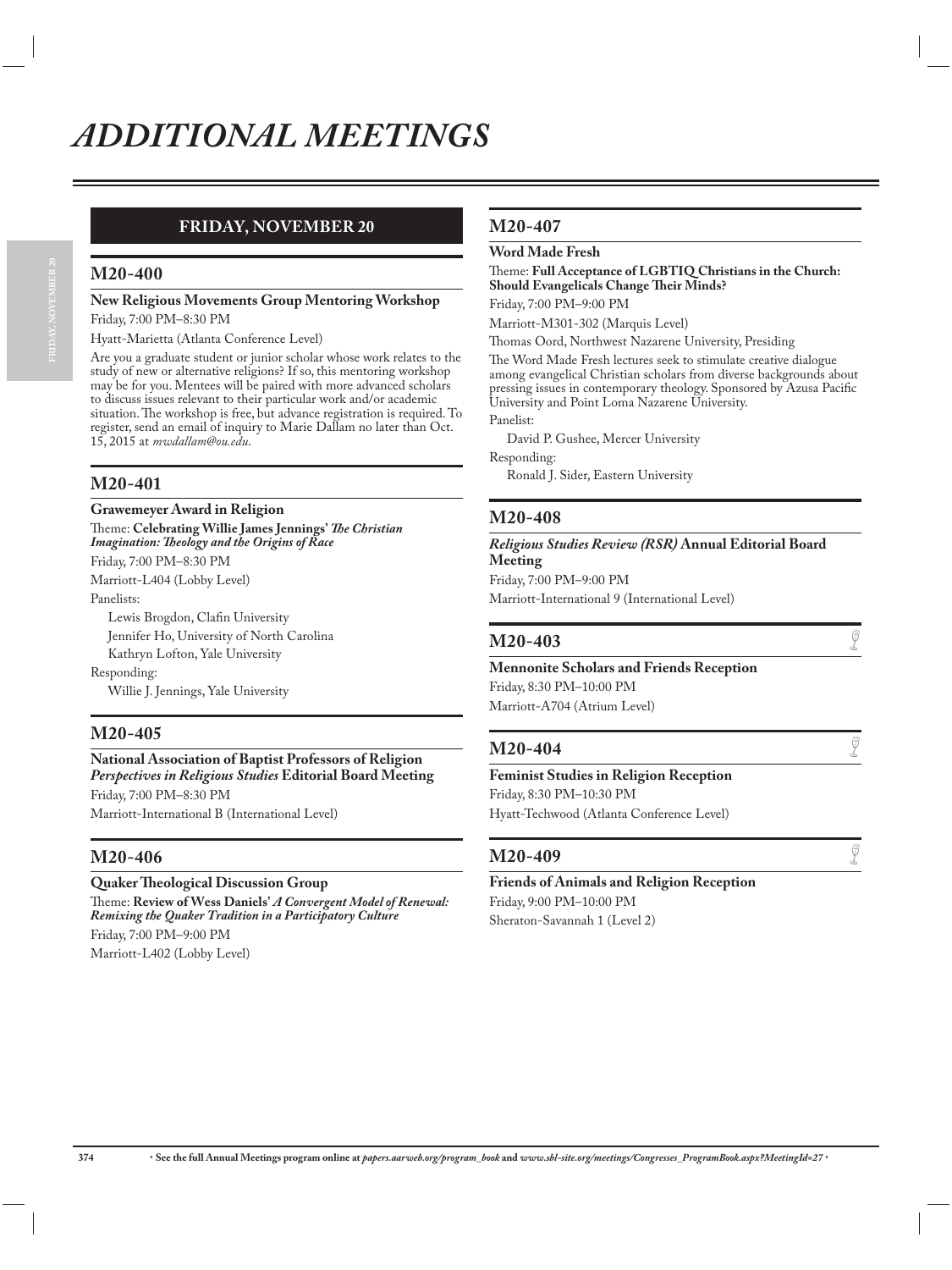### **SATURDAY, NOVEMBER 21**

#### **M21-1**

**Feminist Studies in Religion** *JFSR* **Editorial Board Meeting** Saturday, 7:00 AM–9:00 AM

Marriott-International C (International Level)

### **M21-3**

*Worldviews: Global Religions, Culture, and Ecology* **Board Meeting** Saturday, 7:00 AM–9:00 AM Hilton-Grand Salon C (Level 2)

### **M21-6**

*Spiritus* **Journal Annual Board Meeting** Saturday, 7:30 AM–9:00 AM

Sheraton-Atlanta 2 (Level 1)

### **M21-9**

#### **Dharma Academy of North America (DANAM)**

Theme: **Buddhism and Mindfulness: Meditation, Integrative Medicine, and Contemplative Studies**

Saturday, 8:00 AM–9:30 AM

Marriott-A704 (Atrium Level)

Phyllis Herman, California State University, Northridge, Presiding Ramakrishnan Parameshwaran, Harvard University *Towards Reconciliation of Hindu and Buddhist Doctrines of Ātman and Anātman Using Intertextual Studies, Neuro-Psychological Principles of Mindfulness and its Trans-Personal Application*

Rajinder Gandhi, Columbia University *Mindfulness: MBSR and Integrative Medicine*

Andrew O. Fort, Texas Christian University *Creating Contemplative Studies in the Southwest: Theory and Practice*

Christopher D. Zefting, Harvard University *Practice for a Holistic Life: How Mindfulness Can Affect the Brain, Body, and Sensory Experiences*

Responding:

Robin Rinehart, Lafayette College

### **M21-4**

### **Hispanic Theological Initiative Consortium Mentoring Gathering (Private)**

Saturday, 8:30 AM–10:00 AM Sheraton-Georgia 12 (Level 1)

### **M21-109**

**SAGE Publications** *The Bible Translator* **Editorial Board Meeting** Saturday, 9:00 AM–11:00 AM

Sheraton-Atlanta 4 (Level 1)

### **M21-101**

#### **National Association of Baptist Professors of Religion November Meeting**

Saturday, 9:00 AM–11:30 AM

Hyatt-Greenbriar (Atlanta Conference Level)

Panelist:

Willie J. Jennings, Yale University

### **M21-104**

### **Presbyterian Church (USA)** Theme: **Theology for the PC (USA)**

Saturday, 9:00 AM–11:30 AM

Hilton-310 (Level 3)

"Theology for the PC (USA)" provides a space for PC (USA) Presbyterians (and interested friends) to reflect on theological matters that are playing out in the life of congregations, councils of the church, and across the denomination as we seek faithfully to follow Jesus Christ, together. Reflections on a common theme are offered by a Presbyterians teaching in the theological disciplines, by one serving in one of the councils of the denomination (presbytery, synod, or General Assembly), and by one serving as a pastor. Time is provide for questions and answers, and for general discussion.

### **M21-108**

**Global Network for Public Theology**

Theme: **Public Theology in a Global Context: Reports From the Field**

Saturday, 9:00 AM–11:30 AM Sheraton-Augusta (Level 2)

### **M21-102**

**Booth University College Salvation Army Scholars and Friends Annual Meeting**

Saturday, 9:00 AM–12:00 PM

Hilton-308 (Level 3)

Andrew Eason, Booth University College, Presiding

Bruce Power, Booth University College *Revisiting the Sociology of Salvationism: Mature (?) Musings of a Participant Observer* Nathan T. Miller, Asbury University *Beneath Two Flags: Music as a Lens for Understanding Salvationist Identity in America during the Age of Nationalism*

Rebecca Carter-Chand, University of Toronto *The Politics of Being Apolitical: The Salvation Army in Nazi Germany*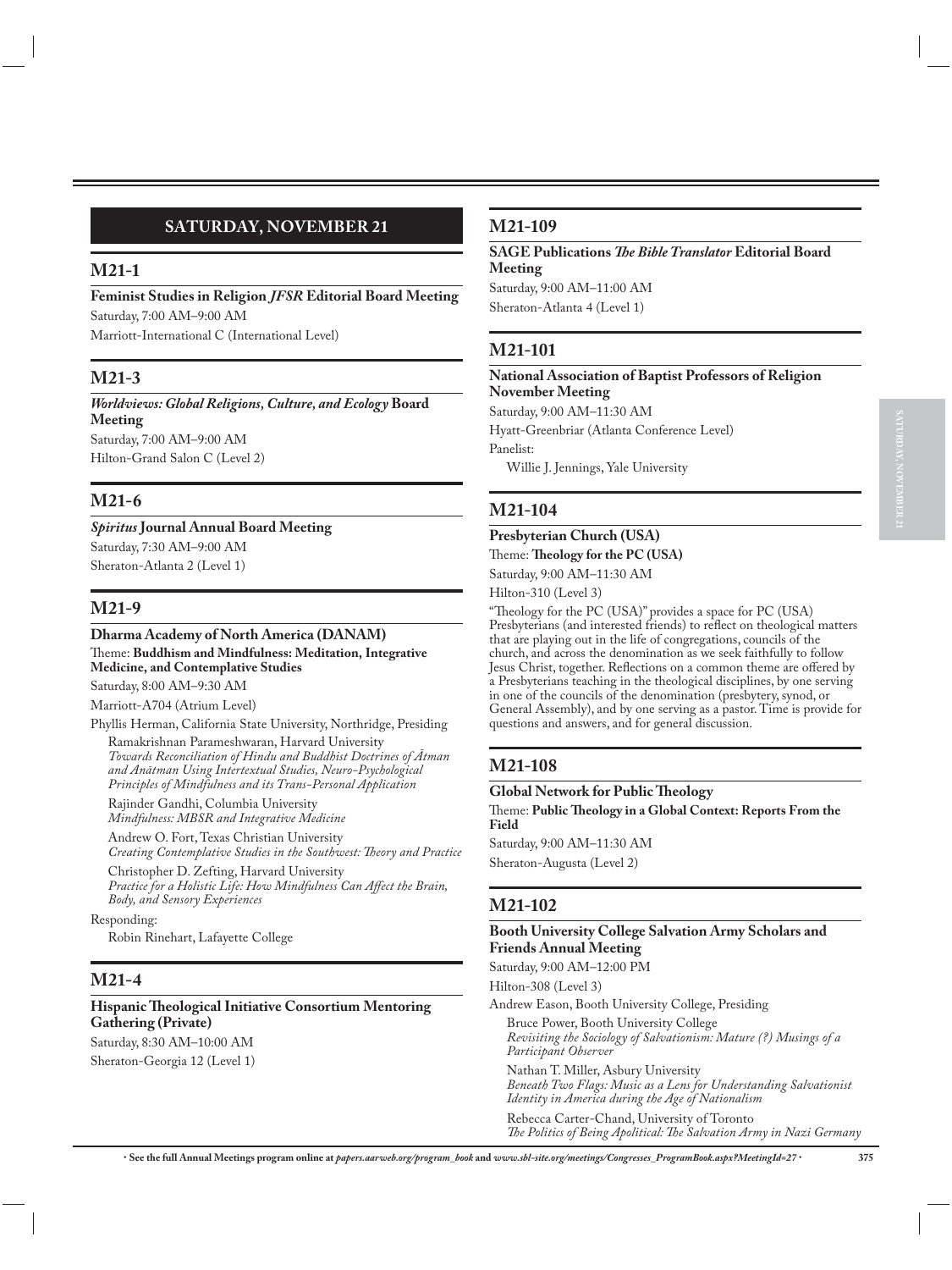### **SATURDAY, NOVEMBER 21**

### **M21-103**

**Society for the Study of Anglicanism** Theme: **A Scots Irish Anabaptist at the Court of St Augustine: Reflections on Communion, Conflict and Culture**

Saturday, 9:00 AM–12:30 PM

Hilton-211 (Level 2)

The Center for Anglican Communion Studies at Virginia Theological Seminary and Ripon College Cuddesdon partner each year to host the annual Society for the Study of Anglicanism meeting. The Society is a research-led body that is committed to excellence in promoting the study of Anglicanism. The scholarly presentations inform dynamic discussion on varied topics. Martyn Percy serves as President with Robert Heaney and Mark Chapman serving as co-Conveners of the Society. This year's presenter is Canon David Porter, Archbishop of Canterbury's Director for Reconciliation.

A committed anabaptist originally from Belfast, Northern Ireland, where he was involved in peace building for twenty-five years. His background informs a distinctive approach to addressing the challenges and opportunities within Anglicanism today. His role at Lambeth is to enable the Church to contribute to transforming the often violent conflicts which overshadow the lives of many Anglicans worldwide, while working to support creative ways for renewing conversations and relationships around deeply held differences within the Church of England and wider Anglican Communion.

### **M21-100**

#### **Dharma Academy of North America (DANAM)**

Theme: **Book Review:** *The Nay Science: A History of German Indology*

**by Vishwa Adluri and Joydeep Bagchee**

Saturday, 9:30 AM–11:30 AM Marriott-A704 (Atrium Level)

Rita Sherma, Graduate Theological Union, Presiding Panelists:

Anant Rambachan, Saint Olaf College

Robert A. Yelle, University of Munich

Robert M. Seltzer, Hunter College and the Graduate School of **CUNY** 

David Cerequas, Hunter College

Veena Howard, California State University, Fresno

Douglas T. McGetchin, Florida Atlantic University

Jeffery D. Long, Elizabethtown College

James Madaio, University of Oxford

Purushottama Bilimoria, University of California, Berkeley, University of Melbourne

#### Responding:

Joydeep Bagchee, Freie Universität Berlin Vishwa Adluri, Hunter College, CUNY

### **M21-110**

### **Wesley Works Board of Directors Luncheon**

Saturday, 11:00 AM–1:00 PM Marriott-L503 (Lobby Level)

### **M21-105**

**Dharma Academy of North America (DANAM)** Theme: **Methods in Indian Discourse: Comparative Perspectives on Reason, Theology and Tradition** Saturday, 11:30 AM–1:00 PM Marriott-A704 (Atrium Level) Graham M. Schweig, Christopher Newport University, Presiding Jonathan Edelmann, University of Florida *Unfolding Experience: Texts in Psychological Contexts* Gerald J. Larson, Indiana University *The Pātañjala Yoga-System: An Interesting Chapter in the History of Indian Theism* Chakravarthi Ram-Prasad, Lancaster University *God without Otherness: 'Non-dual Theology' in Gītā 14.27* Anand Venkatkrishnan, Columbia University *Love in the Time of Scholarship: Theists, Non-Theists, and Intellectual Historians*

Nalini Bhushan, Smith College *Līlā vs Māyā: Theth Century India*

Responding:

Purushottama Bilimoria, University of California, Berkeley, University of Melbourne

## **M21-106 C**

#### **Stanford University Press** Theme: **New Directions in Protestant Social Ethics**

Saturday, 12:00 PM–1:30 PM

Hilton-Grand Salon D (Level 2)

This roundtable discussion will explore new directions in Protestant Social Ethics, broadly construed. Protestant Social Ethics is a diverse tradition comprising a multiplicity of voices, institutions, and practices. Seeking to discern the continuing viability of this tradition, and in order to identify topics for future collaborative inquiry, panelists will respond to the question posed by Ernst Troeltsch's The Social Teaching of the Christian Churches: what resources, if any, does Protestantism have for contending with the problems facing our social moment? Afterward, a business meeting will be held to ascertain interest in an ongoing AAR Protestant Social Ethics Group.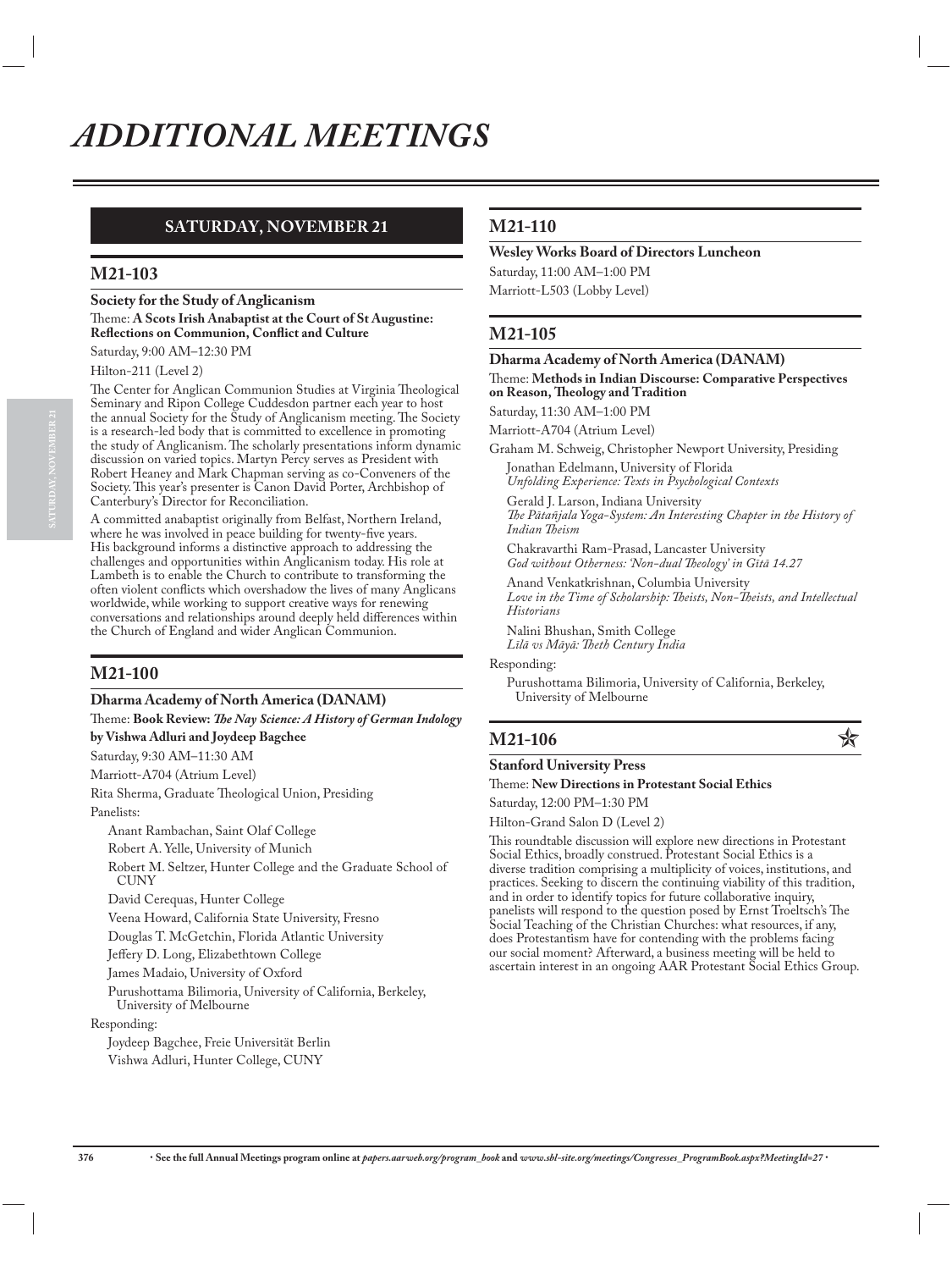### **M21-200**

#### **Theology Without Walls Group**

Theme: **Sources and Resources for Transreligious Theology** Saturday, 1:00 PM–3:00 PM

Sheraton-Georgia 10 (Level 1)

Jeanine Diller, University of Toledo, Presiding

Transreligious theology offers the possibility of a more adequate understanding of, and response to, reality. It also addresses the needs of the rising number of those who are "spiritual but not religious."

For a long time, theology has meant "confessional" theology, and its materials and methods have been confessional. Panelists will explore resources that are available to help us think purposefully outside confessional boundaries.

Panelists:

Kurt Anders Richardson, University of Toronto Kenneth Cracknell, Brite Divinity School S. Mark Heim, Andover Newton Theological School John Thatamanil, Union Theological Seminary Wesley J. Wildman, Boston University Responding:

Jerry L. Martin, University of Colorado

### **M21-201**

### **Nazarene Theological College, Manchester**

#### Theme: **The Promise of Robert Jenson's Theology: Constructive Engagements**

Saturday, 2:00 PM–4:00 PM

Sheraton-Georgia 11 (Level 1) Stephen Holmes, University of St. Andrews *Radicalising the Communicatio: Jenson's Theology in Confessional Lutheran Perspective*

Peter J. Leithart, Theopolis Institute *The Biblical God*

Kristin Graff-Kallevåg, MF - Norwegian School of Thelogy *One God—One Story? Engaging the Concept of Metanarrative in Jenson's Theology of Baptism*

### **M21-202**

#### **Colloquy on the Future of Theological Education**

Theme: **Theological Education in an Age of Miseducation: The Raveling and Unravelling of our Seminaries?** Saturday, 2:30 PM–5:30 PM

Marriott-L503 (Lobby Level)

## **M21-300 A** G

### **Yale University Press**

Theme: **Reception to Celebrate the Publication of Miroslav Volf's New Book,** *Flourishing* Saturday, 5:30 PM–7:30 PM Westin-Chastain G (Level 6) By Invitation Only

## **M21-203**  $\qquad \qquad \qquad \blacksquare$

### **Festschrift Presentation to Susan Niditch Meeting**

Saturday, 6:00 PM–7:00 PM Westin-Chastain A (Level 6)

## **M21-204**  $\qquad \qquad \bullet$

#### **Forum for Theological Exploration Reception Honoring Fellows and Alumni**

Saturday, 6:00 PM–8:00 PM

Sheraton-Capitol Center-South (Level 1)

## **M21-205**  $\qquad \qquad \qquad \frac{1}{2}$

### **John C. Danforth Center on Religion and Politics Reception** Saturday, 6:00 PM–8:00 PM

Westin-Chastain E (Level 6)

## **M21-301**  $\qquad \qquad \bullet$

#### *Religion Dispatches* **Reception**

Saturday, 6:00 PM–8:00 PM Westin-Peachtree 2 (Level 8)

## **M21-419**  $\qquad \qquad \bullet$

### **Unitarian Universalist Scholars and Friends**

#### Theme: **Discussion and Reception — Liberal Religious Perspectives on Class and Economic Inequality**

Saturday, 6:30 PM–9:30 PM

Sheraton-Atlanta 1 (Level 1)

For more than a century, religious liberals have supported popular movements for economic justice, yet Unitarian Universalist congregations continue to be characterized by high levels of educational and economic privilege. In an effort to come to terms with this paradox, the Unitarian Universalist Association has selected "Escalating Inequality" as its Congregational Study Action Issue and the UU Commission on Appraisal has launched a three-year study of class dynamics within Unitarian Universalism. This year's discussion seeks to make a scholarly contribution to these two conversations, exploring the ways liberal religion is both complicit in structures of economic injustice and an important participant in efforts to build beloved community. Jonathan Rogers, Acting Associate Minister at the UU Congregation of Atlanta, will open the event with a chalice lighting. The discussion will begin at 6:30 PM; a reception will follow at 8:00 PM. Co-sponsored by Harvard Divinity School, Meadville Lombard Theological School, Starr King School for the Ministry, Beacon Press, and the Unitarian Universalist Panel on Theological Education.

#### Panelists:

Gabriella Lettini, Starr King School for the Ministry Rosemary Bray McNatt, Starr King School for the Ministry Myriam Renaud, University of Chicago Joerg Rieger, Southern Methodist University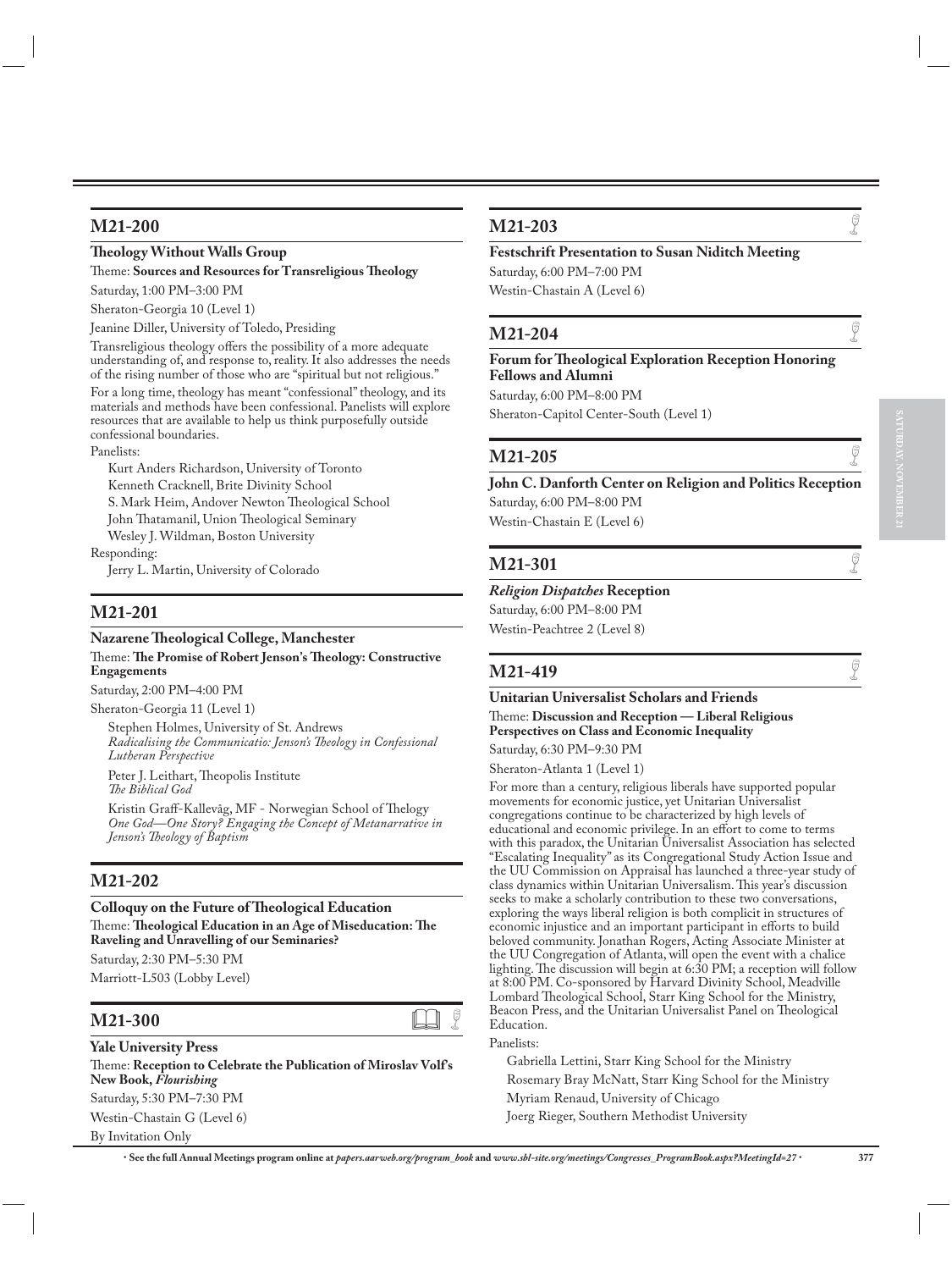### **SATURDAY, NOVEMBER 21**

### **M21-400**

### **2015 Templeton Prize Plenary Lecture**

Saturday, 7:00 PM–8:00 PM

Marriott-Atrium B (Atrium Level)



Jean Vanier, the 2015 Templeton Prize Laureate, is the founder of L'Arche, an international network of communities where people with and without intellectual disabilities live and work together as peers. L'Arche encourages people toward mutually transformative relationships, where those who help are transformed by those they encounter. Vanier has extended his advocacy of

belonging and social justice, with years of leadership efforts across the globe to nurture dialogue and unity among Christians, Hindus, Jews, Muslims and other faiths.

Following video highlights from the Templeton Prize ceremony, and a video filmed at the original L'Arche community in Trosly-Breuil, France, Prof. Michael Spezio will present results from research that seeks to understand the love shown by the people in the L'Arche community and what makes possible the daily commitments over years of dedication to care for and take joy in one another. The study's methods range from careful listening and understanding of long-form narrative interviews with people in L'Arche, to novel tasks in the laboratory designed to present possibilities for the care of others in need, to cutting edge measures of electrical activity from the brain. The program also includes L'Arche leaders and caregivers, who live the journey of L'Arche every day.

Panelists:

Michael Spezio, Scripps College

Tina Bovermann, L'Arche USA Tim Moore, L'Arche Atlanta

## **M21-421**  $\frac{85}{\pi^6}$

#### **American Bible Society**

### Theme: *Hope Rising: Stories of Trauma and Healing*

Saturday, 7:00 PM–8:15 PM Hyatt-Edgewood (Atlanta Conference Level)

*Hope Rising: Stories of Trauma and Healing* reveals the heart-breaking realities of war-torn Congo where "boy soldiers" were kidnapped and recruited to kill, and young women were raped in unprecedented numbers. Those who survived did so with little more than their lives intact. The trauma of violence left a nation of women, men and children largely unable to function, incapable of rebuilding their lives or their devastated communities. In this one-hour documentary, we meet:

- Emmanuel, John and Alice: Children forced to be soldiers
- Melania and Maria: Raped mothers, whose children suffer from the memory of violence
- Riziki: The sole survivor when her church burned to the ground with her family inside
- Pastor Kahiwa: He comforts his shattered congregation while suffering the effects of trauma himself

Developed by psychologists, counselors, missiologists, and Bible translators, the trauma healing program model is founded on biblical texts. The urgent question is: Can principles of healing rooted in faith help those who have been deeply traumatized? Using story-telling techniques and drama, Dr. Harriet Hill of American Bible Society works with the traumatized to help them to discover real hope found in Scripture allowing them to rebuild their lives and to function once again.

## **M21-401**  $\qquad \qquad \bullet$

#### **Brigham Young University Reception**

Saturday, 7:00 PM–8:30 PM Westin-Piedmont 2 (Level 12)

## **M21-402**  $\qquad \qquad \bullet$

#### **United Church of Christ Scholars Reception**

Saturday, 7:00 PM–8:30 PM Sheraton-Georgia 13 (Level 1)

Meet, greet, and a time of brief updates on research, work, and teaching on themes of anti-racism in theology. What is emerging in our work around releasing an investment in whiteness in our common lives and for the common and civic good? What innovations and transformations are afoot? Where is theory meeting practice, contemporary and ancient...congregationally, in worship, in extravagant welcome, in networking and witness for multiethnic life in worship, poetry and the arts, and civic advocacy?

### **M21-403**

### **William B. Eerdmans Publishing Co. Reception**

Saturday, 7:00 PM–9:00 PM Westin-Augusta 1-3 (Level 7)

### **M21-404**

#### **Zen Reading Group Second Annual Meeting**

Saturday, 7:00 PM–9:00 PM

Marriott-International 9 (International Level) Steven Heine, Florida International University *Introduction to Zen Readings* Mario Poceski, University of Florida *Mazu's Texts* Jiang Wu, University of Arizona *Seventeenth-Century Chinese Chan* Gereon Kopf, Luther College *New Approaches to Dōgen* Responding:

Jin Y. Park, American University

## **M21-405**  $\qquad \qquad \bullet$

### **Indiana University Religious Studies Alumni and Friends Reception** Saturday, 7:00 PM–9:00 PM

Westin-Augusta H (Level 7)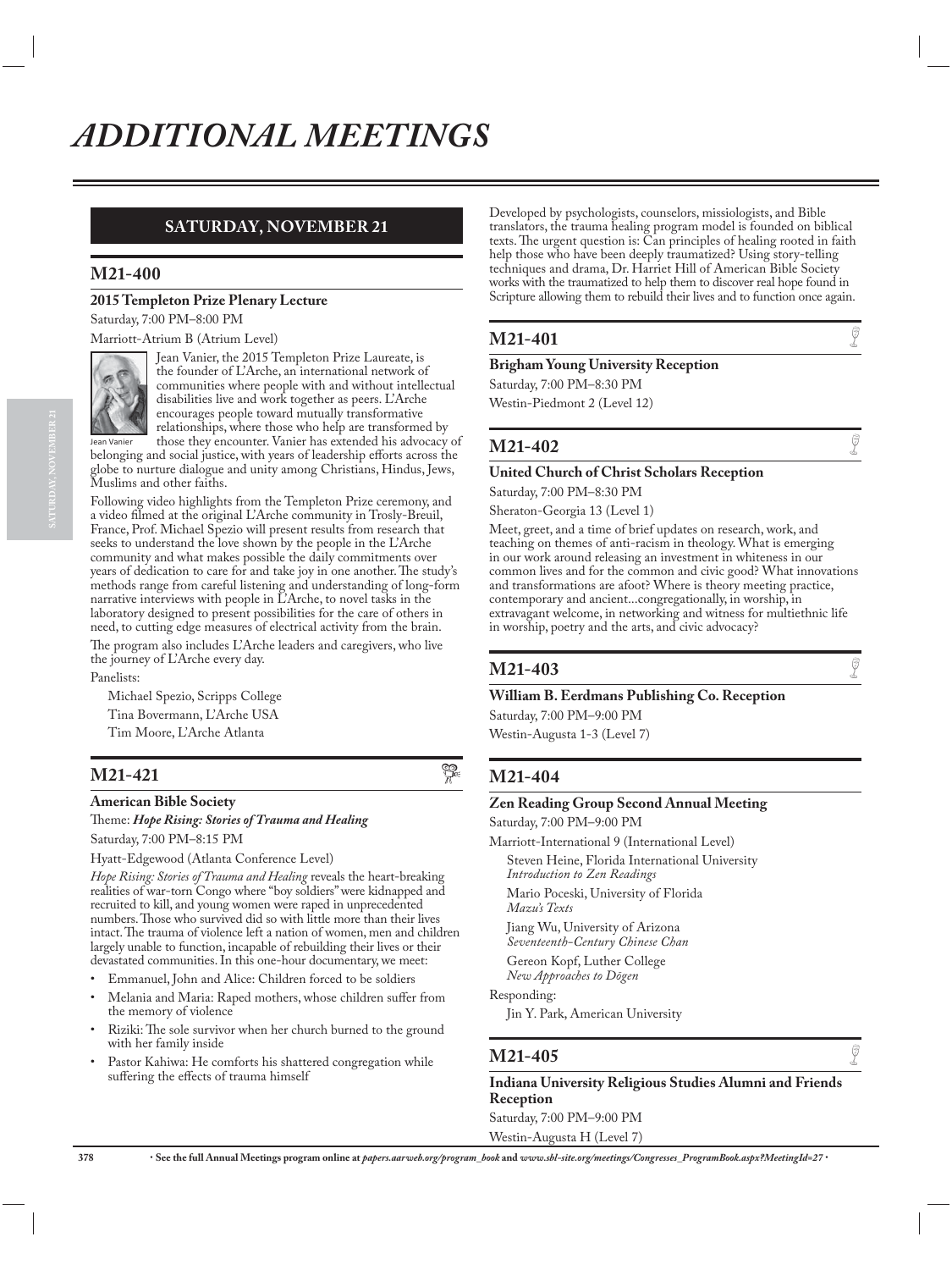### **M21-420**

### **College Theology Society** Theme: **Whither the Family? The Year in Review** Saturday, 7:00 PM–9:00 PM

Sheraton-Atlanta 5 (Level 1)

The year 2015 presented many crises and opportunities for Catholic thinking on marriage and family: the Supreme Court ruling in Obergefell v. Hodges, the Synod on the Family in Rome, the World Meeting of Families in Philadelphia, etc. Join our special guests in an open conversation about these developments and their possible consequences in U.S. Catholic life and thought.

## **M21-422**  $\qquad \qquad \big\}$

**Interfaith Youth Core, the Center for Jewish, Christian, and Islamic Studies at Chicago Theological Seminary, CIRCLE, ICJS, KAICIID Dialogue Centre, and The Pluralism Project Studies Group Reception**

Saturday, 7:00 PM–9:00 PM Westin-Savannah C (Level 10)

All are welcome at the reception for the Interreligious and Interfaith Studies group. The reception is hosted as a partnership between Interfaith Youth Core, the Center for Jewish, Christian, and Muslim Studies at Chicago Theological Seminary, the Center for Inter-Religious and Communal Leadership Education (CIRCLE), ICJS, KAICIID Dialogue Centre, and the Pluralism Project.

## **M21-423**

#### *Critical Research on Religion* **Reception**

Saturday, 7:00 PM–9:00 PM

Offsite-Meehan's Public House, 200 Peachtree Street

You are invited to a reception sponsored by *Critical Research on Religion* (*http://crr.sagepub.com*) in conjunction with the following AAR groups: Sociology of Religion, Critical Theory and Discourses on Religion, Cultural History and the Study of Religion, Comparative Approaches to Religion and Violence, Critical Approaches to Hip Hop and Religion, and the Religion and the Social Sciences Section.

## **M21-407**  $\qquad \qquad \bullet$

#### **Theology and Science Reception**

Saturday, 7:00 PM–10:00 PM

Sheraton-Athens (Level 2)

Sponsored by the Institute for the Bio-Cultural Study of Religion (IBCSR), Institute on Religion in an Age of Science (IRAS), Zygon Center for Religion and Science (ZCRS), and Center for Theology and the Natural Sciences (CTNS)

Please join us for refreshments and conversation at this year's Science and Religion Hospitality Event, sponsored by:

The Institute for the Bio-Cultural Study of Religion (IBCSR) sponsors research in the scientific study of religion, supports Boston University's Religion and Science PhD, publishes the journal *Religion, Brain and Behavior* and the monthly IBCSR Research Review. (*www. ibcsr.org*)

The Zygon Center for Religion and Science (ZCRS), offers seminary courses, public lectures, and student symposia and shares offices with *Zygon: Journal of Religion and Science*. (*www.zygoncenter.org*)

The Center for Theology and the Natural Sciences (CTNS) supports research, provides MDiv and doctoral courses through the Ian G. Barbour Chair at the Graduate Theological Union, and publishes the peer-reviewed journal *Theology and Science*. (*www.ctns.org*)

The Institute on Religion in an Age of Science (IRAS) is an open membership organization that holds annual summer conferences and co-publishes the peer-reviewed journal, *Zygon: Journal of Religion and Science*. (*www.iras.org*)

## **M21-408**  $\qquad \qquad \frac{6}{5}$

### **Graduate Theological Union Reception**

Saturday, 7:00 PM–10:00 PM

Westin-Savannah A (Level 10)

## **M21-409**  $\qquad \qquad \bullet$

### **Fordham University Theology Department Reception**

Saturday, 7:30 PM–9:00 PM

Westin-Chastain F (Level 6)

Alumni/ae, friends, colleagues, prospective graduate students, and all comers are invited to join Fordham University's Department of Theology for a festive reception hosted by our faculty and graduate students.

## **M21-410**  $\qquad \qquad \bullet$

### **Dallas Theological Seminary Alumni Reception**

Saturday, 8:00 PM–9:00 PM Sheraton-Macon (Level 2)

## **M21-424**  $\qquad \qquad \bullet$

### **Enoch Seminar Reception**

Saturday, 8:00 PM–9:00 PM Westin-Chastain I (Level 6)

## **M21-412**  $\qquad \qquad \int_{0}^{\pi}$

**Society for Pentecostal Studies and Wesleyan Theological Society Joint Reception** Saturday, 8:00 PM–9:30 PM

Westin-Chastain D (Level 6)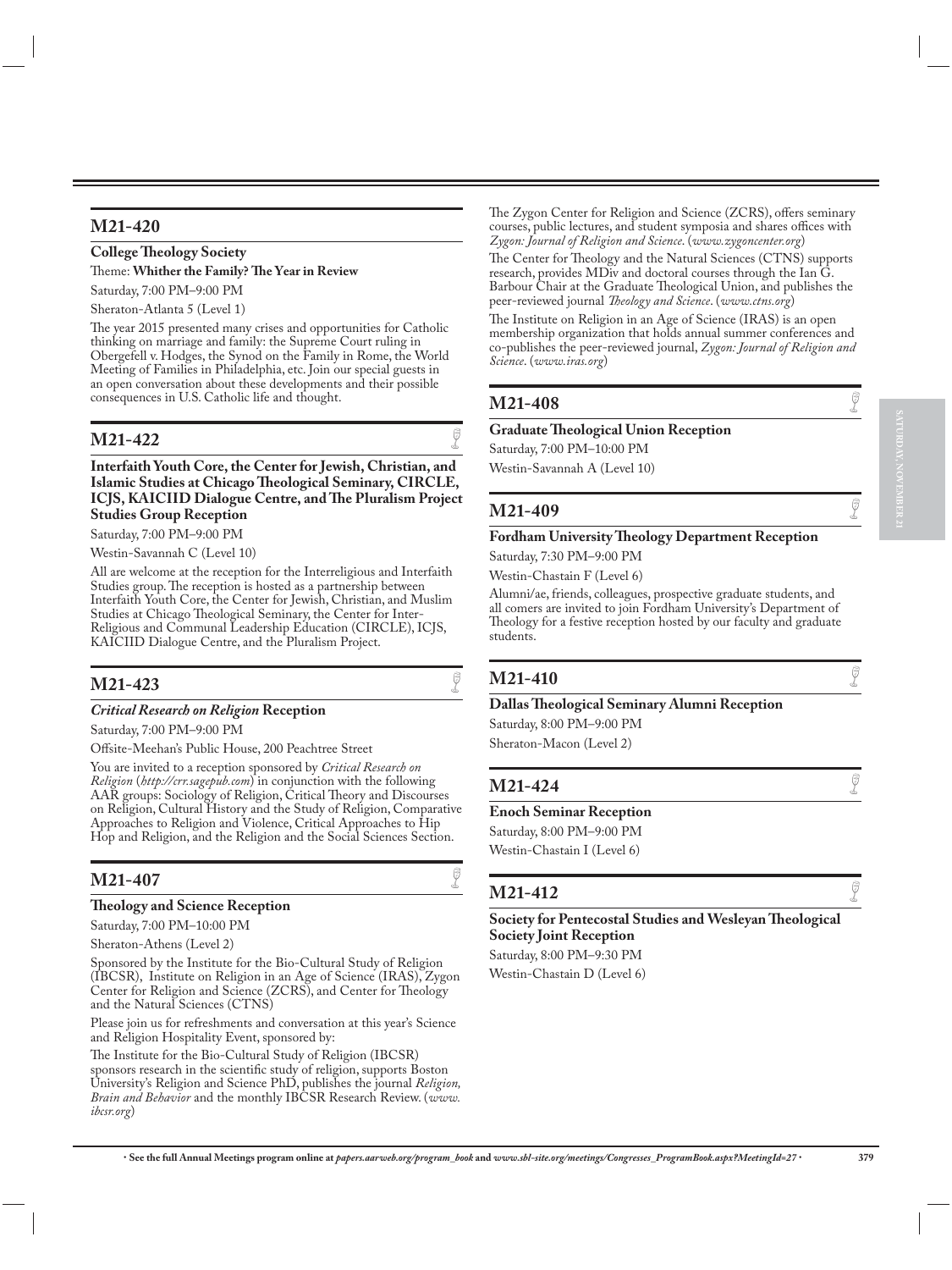### **SUNDAY, NOVEMBER 22**

## **M21-413**

#### **Macquarie University and Australian College of Theology Reception**

Saturday, 8:00 PM–10:00 PM

#### Westin-Chastain J (Level 6)

Macquarie University is Australia's premier center for the study of Ancient History, with a long record of integrating early Christianity and the New Testament in its Jewish and Greco-Roman setting. The Australian College of Theology (ACT) is Australia's largest provider of theological education. The ACT enrolls almost 3000 students each year. It is a major center of biblical research, with collaborative research links with Macquarie University. Friends and colleagues of both institutions are very welcome to attend the reception.

## **M21-414**  $\qquad \qquad \bullet$

#### **Baker Academic and Brazos Press Reception**

Saturday, 8:00 PM–10:00 PM

Westin-Chastain 1-2 (Level 6)

## **M21-415**  $\qquad \qquad \qquad \frac{6}{5}$

**De Gruyter Reception**

Saturday, 8:00 PM–10:00 PM Westin-Augusta A (Level 7)

## **M21-416**  $\qquad \qquad \bullet$

**Hispanic Theological Initiative Consortium Reception** Saturday, 8:00 PM–10:00 PM Sheraton-Georgia 8-10 (Level 1)

## **M21-417**

**New Religious Movements Group and** *Nova Religio* **Reception** Saturday, 8:00 PM–10:00 PM

Westin-Piedmont 4 (Level 12)

## **M21-411**  $\qquad \qquad \bullet$

**Templeton Prize Reception** Saturday, 8:15 PM–10:15 PM Marriott-Atrium A (Atrium Level)

## **M21-418**  $\qquad \qquad \bullet$

### **Universities of Zurich, Basel, Bern, Fribourg, Geneva, Lausanne, and Lucerne Swiss Reception**

Saturday, 9:00 PM–11:00 PM Westin-Peachtree 1-2 (Level 8)

The Departments of Theology and Religious Studies of the Swiss Universities (Basel, Bern, Fribourg, Geneva, Lausanne, Lucerne, Zurich) warmly welcome friends, colleagues, alumni/ae, and prospective graduate and doctoral students to a festive, evening gathering.

## **M21-425**  $\qquad \qquad \circledcirc$

#### **Asbury Theological Seminary and Azusa Pacific University Reception**

Saturday, 9:00 PM–11:00 PM Westin-Chastain G (Level 6)

## **M21-426**  $\qquad \qquad \bullet$

#### *Journal of Religion and Violence* **Reception**

Saturday, 9:00 PM–11:00 PM

Westin-Imperial Suite (69<sup>th</sup> Floor)

Academic Publishing, The AAR Groups on Comparative Approaches to Religion and Violence, Culture History in the Study of Religion, and Critical Theories and Discourses on Religion are proud to sponsor a reception for the *Journal of Religion and Violence*. Please come to meet the new editors and to celebrate the journal's launch.

### **M22-1**

### **Church of Christ Professors Meeting**

Sunday, 7:00 AM–8:30 AM Marriott-A602 (Atrium Level)

## **M22-2**  $\sqrt{2}$

#### **Higher Education and Leadership Ministries Disciples of Christ Student and Faculty Breakfast**

Sunday, 7:00 AM–8:30 AM Sheraton-Georgia 7 (Level 1)

## **M22-5**  $\qquad \qquad \bullet$

#### **Gordon-Conwell Theological Seminary Alumni Connect Breakfast**

Sunday, 7:00 AM–8:30 AM

Sheraton-Georgia 10 (Level 1)

We welcome Gordon-Conwell Theological Seminary alumni to our Annual Breakfast. This will be an occasion for alumni to connect with one another and interact with Gordon-Conwell faculty who will be attending the Annual Meetings.

**380** x **See the full Annual Meetings program online at** *papers.aarweb.org/program\_book* **and** *www.sbl-site.org/meetings/Congresses\_ProgramBook.aspx?MeetingId=27* x

**SUNDAY, NOVEMBER 22**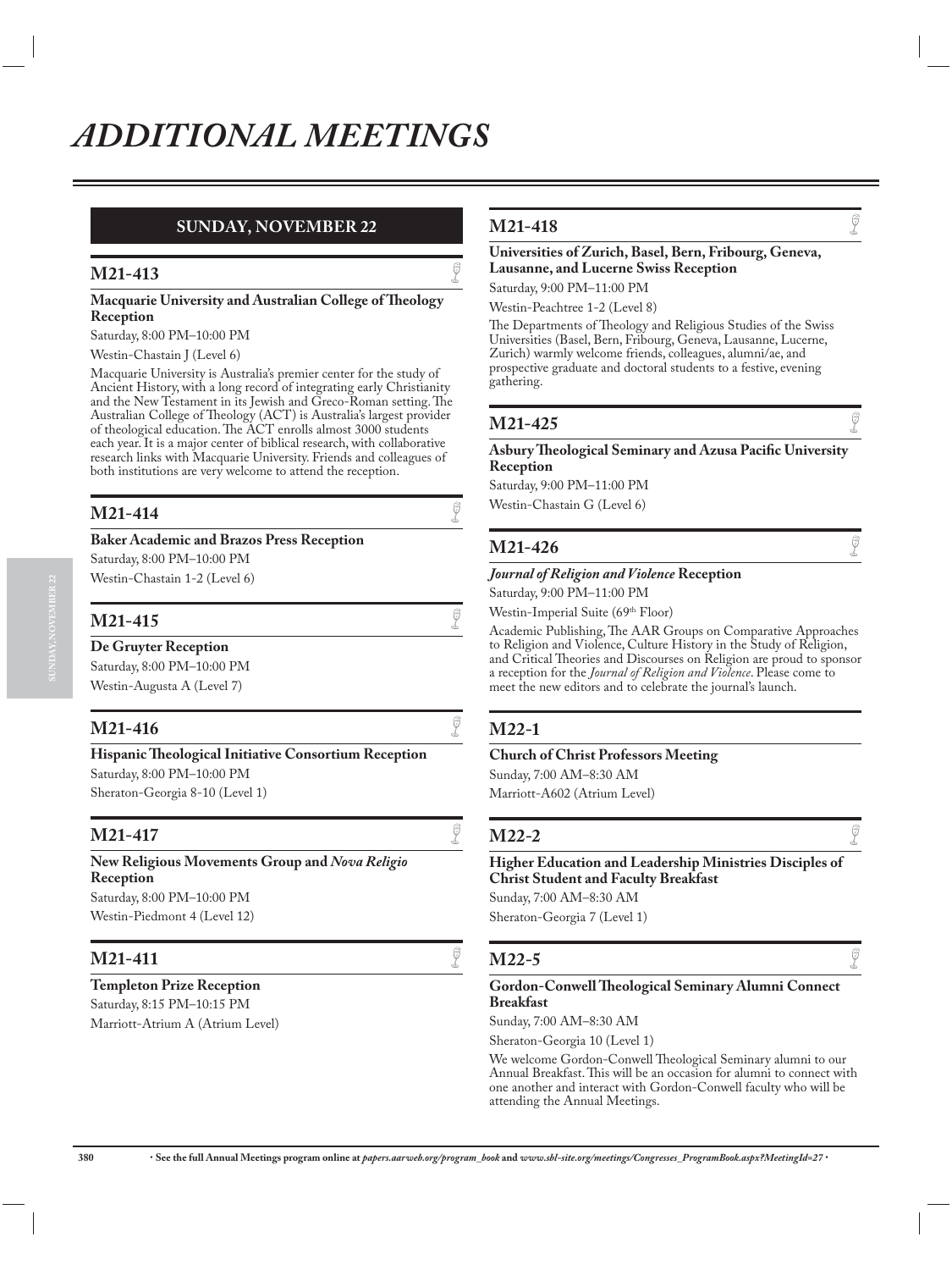The event is free and open to alumni and spouses. Registration is required online at: *http://my.gordonconwell.edu/sbl2015* or by calling 978-646-4272. We hope you will join us!

## **M22-6**  $\qquad \qquad \bullet$

**New York Theological Seminary and the** *Journal of World Christianity* **Breakfast**

Sunday, 7:00 AM–8:45 AM Sheraton-Georgia 11 (Level 1)

## **M22-7**  $\qquad \qquad \bullet$

**Temple University Breakfast**

Sunday, 7:00 AM–8:45 AM Sheraton-Georgia 12 (Level 1)

### **M22-8**

#### **Green Seminary Initiative**

#### Theme: **Seminary Environmental Certification Program**

Sunday, 7:30 AM–8:30 AM

Sheraton-Georgia 2 (Level 1)

The Green Seminary Initiative, a program of Drew Theological School and GreenFaith, is preparing to launch an environmental certification program for seminaries, divinity schools, and schools of theology. This program will provide a range of resources and forms of support to empower these schools to integrate caring for God's creation into all areas of institutional life, including coursework and research. Join us to learn more about this program, how it is structured, and how your school can become involved.

## **M22-3**

#### **Center of Theological Inquiry Breakfast Reception**

Sunday, 7:30 AM–9:00 AM Marriott-A703 (Atrium Level)

### **M22-4**

#### **Feminist Studies in Religion Web Board Meeting**

Sunday, 7:30 AM–9:00 AM Hyatt-Auburn (Atlanta Conference Level)

## **M22-100 C**

#### **Heart Chakra Society**

#### Theme: **Dharma and Religious Pluralism**

Sunday, 10:00 AM–11:30 AM

Hyatt-Harris (Atlanta Conference Level)

This inaugural meeting of the Heart Chakra Society will address the issue of preserving the distinctiveness of Sanatana Dharma, commonly known as Hinduism, in the face of incursions by Abrahamic traditions, appropriations by commercial interests, and threats of an ecological nature.

Globalization presents an opportunity for the dharmic family of religions in that it spreads these belief systems around the world, and yet the paradox of the diaspora is that going global also re-molds tradition, sometimes to the point of being unrecognizable. The session will explore opportunities for engaged pedagogy, performance, and scholarship to combat the erosion of dharmic belief systems in the twenty-first century. A brief business meeting will follow the program. Panelist:

Jeffery D. Long, Elizabethtown College

Responding:

Sabrina MisirHiralall, Montclair State University David Dillard-Wright, University of South Carolina, Aiken

## **M22-101**  $\qquad \qquad \bullet$

#### **HUC-JIR School of Graduate Studies Alumni Association Annual Alumni Luncheon 2015**

Sunday, 11:30 AM–1:00 PM Hyatt-Hanover F (Exhibit Level)

## **M22-104**  $\qquad \qquad \bullet$

### **International Institute of Islamic Thought (IIIT)**

Theme: **Reflections on Political Islam: Concepts and Contexts**

Sunday, 11:30 AM–1:30 PM

Westin-Savannah AB (Level 10)

Panelist:

John L. Esposito, Georgetown University

### **M22-102**

#### *Struggling in Good Faith*

Theme: **LGBTQI Inclusion from 13 American Religious Perspectives**

Sunday, 11:45 AM–12:45 PM

Marriott-L504-505 (Lobby Level)

This meeting will be an opportunity to learn about and discuss the new book *Struggling in Good Faith: LGBTQI Inclusion from 13 American Religious Perspectives*. This is a comparative religion sourcebook that highlights how engagement, wrestling, and transformation is occurring across the landscape of American faith traditions. *Struggling in Good Faith* explores how religious communities strive to stay true to their own doctrines while acknowledging the wide range of human sexual and gender identities. LGBTIQ and allied experts-scholars, clergy and activists-from a broad range of religious traditions discuss how their traditions' texts and authoritative voices have contributed to the visibility or disenfranchisement of LGBTIQ people. Writing from an inside perspective about their communities, they address the ways in which inclusion for LGBTIQ community members is being consciously constructed or denied, what textual or authoritative changes have taken place, and how transformation has resulted from creative engagement with the tradition by LGBTIQ people and their allies. A light lunch will be offered during this session.



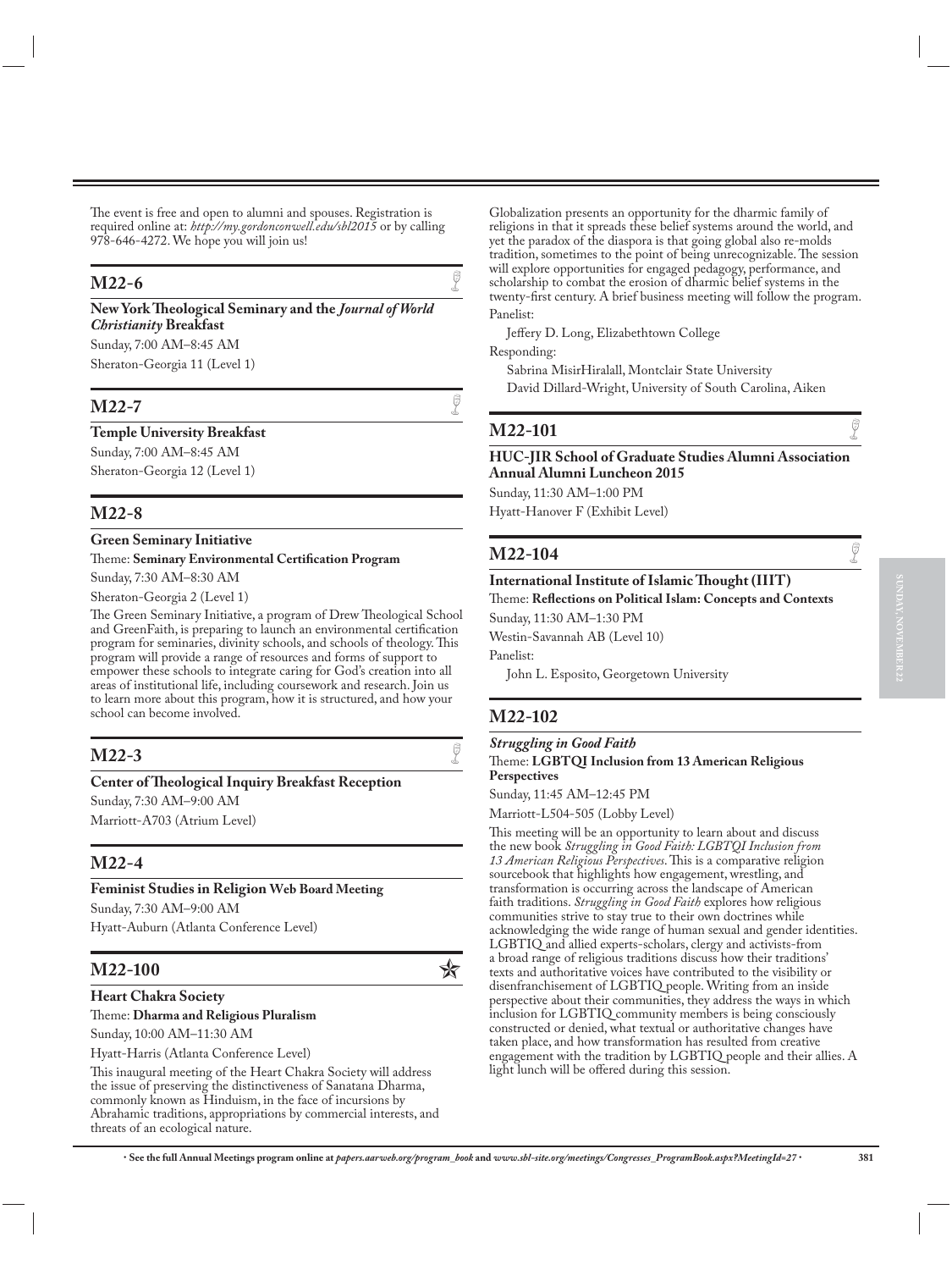### **SUNDAY, NOVEMBER 22**

### **M22-200**

**North American Hindu Association of Dharma Studies** Theme: **What is Ghar-Vapasi?**

Sunday, 1:00 PM–2:00 PM

Marriott-A601 (Atrium Level)

Phyllis Herman, California State University, Northridge, Presiding For more information contact *Arvind.Sharma@mcgill.ca*.

Panelists:

Ramdas Lamb, University of Hawai'i

Balaji Murli, Hindu American Foundation

Purushottama Bilimoria, University of California, Berkeley, University of Melbourne

Responding:

Francis X. Clooney, Harvard University

### **M22-201**

#### **Liverpool Hope University and University of Manchester** Theme: **"With Their Own Voice": The Current State and Future Direction of Methodist-Evangelical Primary Text Scholarship** Sunday, 1:00 PM–4:30 PM

Hyatt-Lenox (Atlanta Conference Level) David Hart, Methodist Church of Great Britain, Presiding Panelists:

David Ceri Jones, Aberystwyth University Andrew Cheatle, Liverpool Hope University Randy L. Maddox, Duke University Kenneth Minkema, Yale University Gareth Lloyd, University of Manchester

### **M22-204**

#### **Interfaith Youth Core Faculty Programs**

Sunday, 3:00 PM–4:00 PM

#### Hilton-406 (Level 4)

Join Interfaith Youth Core for an informal Q&A session to learn about our programs and offerings for faculty, including faculty development seminars, upcoming conferences, online teaching resources, and opportunities for curriculum-development funding. For more information, visit *www.ifyc.org* or email Cassie Meyer, *cassie@ifyc.org*.

### **M22-202**

#### **Analytic Theology Lecture Series Fifth Annual Analytic Theology Lecture**

Sunday, 3:00 PM–4:30 PM

Sheraton-Atlanta 1-2 (Level 1)

Philosophers, in general, have focused on two ways of coming to know God: by having an experience of some sort of God, and by reading or being told narratives about God's actions.

In this talk I develop the idea that one can also come to know God by participating in liturgical enactments. Sponsored by the Center for Philosophy of Religion at the University of Notre Dame. A reception will follow this lecture at 4:30 PM. Food and drinks will be served.

Nicholas Wolterstorff, Yale University *The Liturgical Knowledge of God*

### **M22-203**

#### **AAR Mid-Atlantic Region**

Theme: **Race Relationships in Baltimore and NYC through the Lens of Religious and Theological Scholarship**

Sunday, 3:30 PM–4:30 PM

Hyatt-Marietta (Atlanta Conference Level)

Sabrina MisirHiralall, Montclair State University, Presiding

The MAR-AAR will host a short panel discussion and then facilitate small group discussions about the racially significant events that have occurred in the Mid-Atlantic this year. There will be a fifteen minute presentation by Dr. Douglas, describing the landscape of these events and reflecting on the responses among religious communities to them. Then the respondents will offer remarks, one from an ethics perspective, and one from an activist perspective. Next, the moderator will open it up for 20 minutes of small group discussion among the attendees. At least one question on the table will be how to introduce topics, such as race relations in a fair and helpful way to students. Panelist:

Kelly Brown Douglas, Goucher College

Responding:

Carl Garrison, Community of Hope Ministries, New York City Foster Pinkney, University of Chicago

### **M22-300**

**Tutku Tours**

Theme: **The Smyrna Excavations** Sunday, 4:00 PM–5:00 PM Marriott-M105 (Marquis Level) Mark Wilson, Regent University, Presiding

## **M22-302**  $\sqrt{2}$

### **Analytic Theology Lecture Series Fifth Annual Analytic Theology Reception**

Sunday, 4:30 PM–6:00 PM Sheraton-Atlanta 3-4 (Level 1)

Sponsored by the Center for Philosophy of Religion at the University of Notre Dame. This reception follows the Fifth Annual Analytic Theology Lecture, given by Nicholas Wolterstorff, session M22-202. Food and drinks will be served.

### **M22-303**

*Journal of Religious Ethics* **Editorial Board Meeting** Sunday, 4:30 PM–6:00 PM Sheraton-Georgia 2 (Level 1)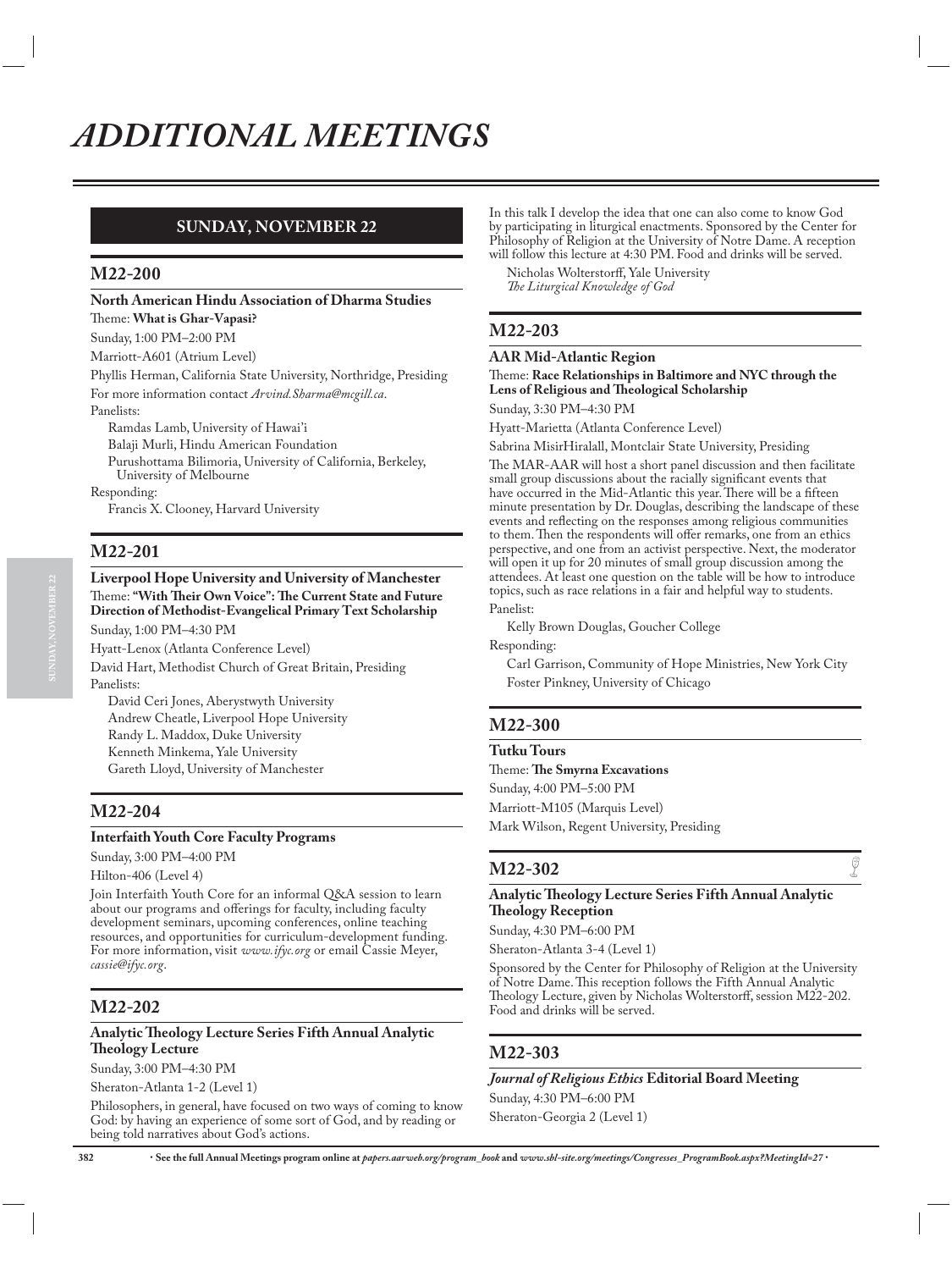### **M22-304**

#### **HarperOne**

Theme: *The Study Quran: A New Translation and Commentary* Sunday, 4:30 PM–6:00 PM

Westin-Peachtree D (Level 8)

This session will introduce *The Study Quran: A New Translation and Commentary* (HarperOne). At the center of The Study Quran is a new translation of the Quran prepared by the editors. Explaining the translation is an extensive 900,000-word verse-by verse commentary by the editors of the entire Quran, which incorporates and explains a range of views from Islam's vast exegetical tradition. The volume also contains fifteen companion essays about the Quran by leading scholars; specialized maps of Arabia, Makkah and Madinah, and key events of the Prophet's life; and an extensive appendix of the sourcing for all the *hadīth* mentioned in the commentary. This session will begin an opening statement by the project's editor-in-chief, Seyyed Hossein Nasr, followed by a moderated panel discussion with leading scholars in the field of religion, and will conclude with an open Q&A with the editors.

Panelists:

Seyyed Hossein Nasr, George Washington University Caner Dagli, College of the Holy Cross

Maria Massi Dakake, George Mason University

Joseph Lumbard, American University of Sharjah

Mohammed Rustom, Carleton University

Jack Miles, University of California, Irvine

### **M22-309**

### **Religion and American Law Discussion Group**

Theme: **Contemporary Issues in Religion and American Law** Sunday, 5:00 PM–8:00 PM

Hilton-406 (Level 4)

This is the second annual meeting of the Religion and American Law Discussion Group. Panelists have been invited to present papers on issues of contemporary importance at the intersection of religion and American law, with a focus on religious liberty litigation and state and federal legislation and regulation. Meeting is open to all students, faculty, advocates, and those generally interested in the topic.

## **M22-306**  $\qquad \qquad \bullet$

**Paulist Press Celebrating 150 Years: Reception in Honor of Bernard McGinn, Outgoing Editor-in-Chief of the Classics of Western Spirituality Series**

Sunday, 6:00 PM–7:30 PM

Hyatt-International North (International Tower Level LL1)

### **M22-308**

**Loyola University, Maryland**

Theme: **Decreation: A Discussion with Paul Griffiths** Sunday, 6:00 PM–8:30 PM Marriott-M301-302 (Marquis Level)

Daniel Wade McClain, Loyola University, Maryland, Presiding Panelists:

William T. Cavanaugh, DePaul University

Jame Schaefer, Marquette University Frederick C. Bauerschmidt, Loyola University, Maryland Paul Griffiths, Duke University

## **M22-400**  $\qquad \qquad \bullet$

**Denver University/Iliff School of Theology Joint PhD Program in the Study of Religion Reception** Sunday, 7:00 PM–8:30 PM

Westin-Piedmont 4 (Level 12)

## **M22-401**  $\qquad \qquad \bullet$

#### **University of North Carolina Chapel Hill Department of Religious Studies Reception** Sunday, 7:00 PM–8:30 PM

Sheraton-Macon (Level 2)

## **M22-420**  $\qquad \qquad \bullet$

### **China Academic Consortium Networking**

Sunday, 7:00 PM–8:30 PM

Westin-Piedmont 3 (Level 12)

At this reception, CAC would like to gather Christian scholars and seminarians who are committed to academic work in China. Our passion is to partner with the church and seminaries. During this reception there will be opportunity to hear about current developments in China and share personal experiences.

### **M22-422**

### **University of Oxford and University of Cambridge Joint Reception**

Sunday, 7:00 PM–8:30 PM

Sheraton-Capitol Center (Level 1)

The Universities of Oxford and Cambridge are delighted to invite colleagues, friends, alumni and prospective graduate students to a reception at the AAR and SBL Annual Meetings in Atlanta. Come hear an update on developments in Oxford's Faculty of Theology and Religion and Cambridge's Faculty of Divinity, and meet current faculty members. Prospective students are warmly welcome to come and learn about the benefits of studying in Oxford or Cambridge. Further information is available at *www.theology.ox.ac.uk* and *www. divinity.cam.ac.uk*.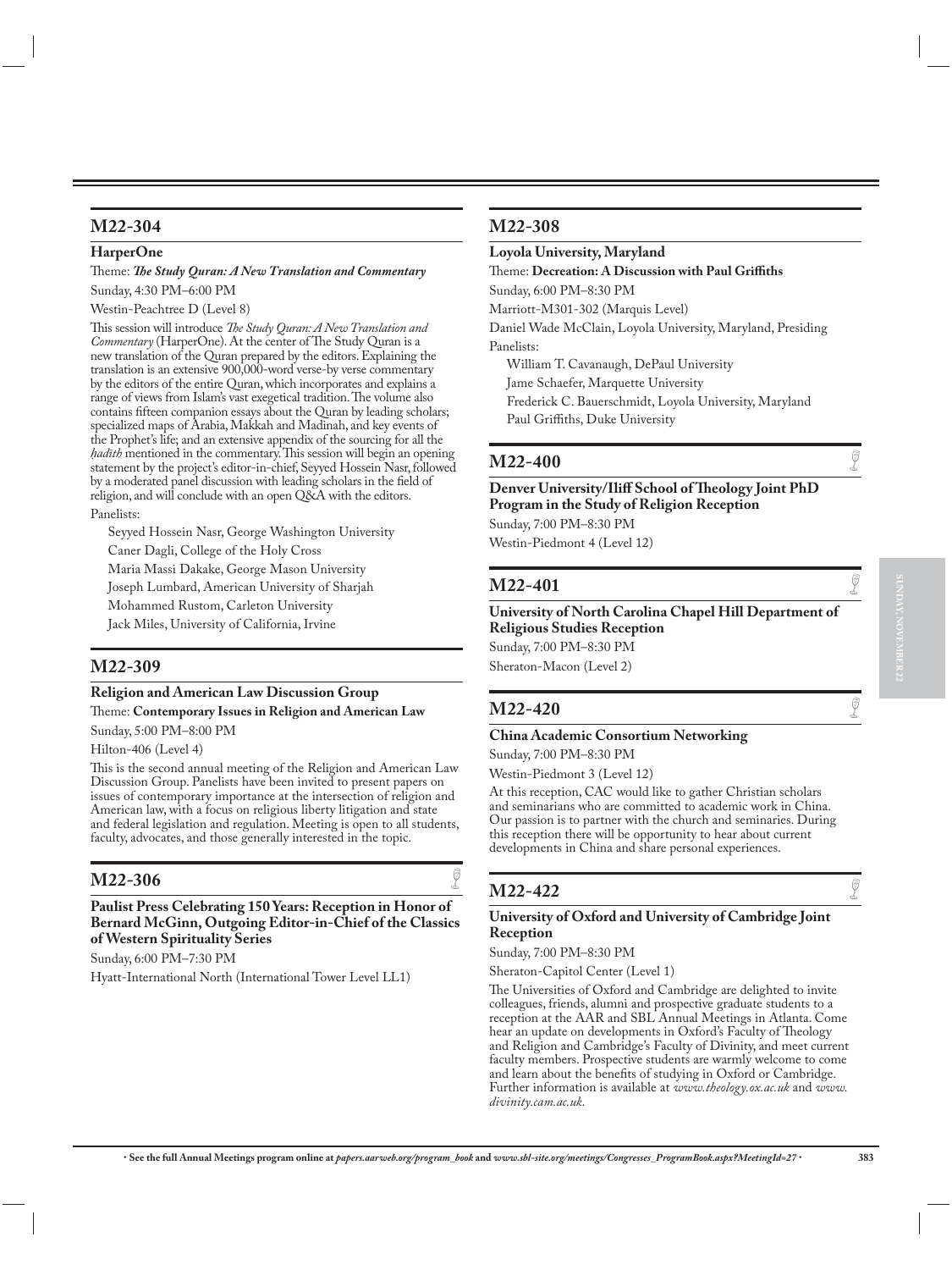### **SUNDAY, NOVEMBER 22**

### **M22-423**

**Yale University Divinity School Reception** Sunday, 7:00 PM–8:30 PM Hilton-Grand Salon A (Level 2)

## **M22-307**  $\qquad \qquad \bullet$

**Louisville Institute Reception**

Sunday, 7:00 PM–9:00 PM Hilton-Grand Ballroom D (Level 2)

### **M22-402**

**Nag Hammadi and Gnosticism Section Panel and Reception Celebrating the 70th Anniversary of Nag Hammadi** Sunday, 7:00 PM–9:00 PM

Sheraton-Capitol North (Level 1)

Join us for a panel discussion on the production of English, French, and German editions of the Nag Hammadi Codices. We'll have a reception with snacks afterwards.

Panelists:

John D. Turner, University of Nebraska Paul-Hubert Poirier, Université Laval Gesine Schenke-Robinson, Claremont School of Theology

### **M22-403**

**Princeton University Department of Religion Reception** Sunday, 7:00 PM–9:00 PM Westin-Savannah C (Level 10)

#### **M22-404**

**University of Helsinki Nordic Reception** Sunday, 7:00 PM–9:00 PM Marriott-Marquis C (Marquis Level)

## **M22-405**  $\sqrt{2}$

**University of Iowa Alumni and Friends Reception** Sunday, 7:00 PM–9:00 PM Westin-Piedmont 2 (Level 12)

### **M22-421**

#### **Bahá'í Studies Colloquy 2015 Meeting**

Sunday, 7:00 PM–9:30 PM

Westin-Piedmont 6 (Level 12)

Susan Maneck, Jackson State University, Presiding Christopher Glen White, Vassar College *Theories of Cognition, Attention and Embodiment and Bahá'i Obligatory Prayers*

Loni Bramson, American Public University System *American Bahá'í Race Relations Work in the 1920s and 1930s: A Means to Develop the Bahá'í Administrative Order in the United States*

Anthony A. Lee, West Los Angeles College *Tahirih: A Theology in Poetry*

Mikhail Sergeev, University of the Arts *Life After Death in the Writings of 'Abdu'l-Bahá*

Mike McMullen, University of Houston, Clear Lake *A Snapshot of Bahá'i Programs for Youth and Young Adults: Data From the FACT 2015 Survey*

For additional information about the Bahá'í Studies Colloquy, contact Robert Stockman at *rstockman@usbnc.org* or 847-337-7750 (cell).

## **M22-419**  $\qquad \qquad \bullet$

#### **Liturgical Press**

Theme: **Introducing the** *Wisdom Commentary Series*

Sunday, 7:00 PM–9:30 PM

Sheraton-Capitol South (Level 1) The reception will be 7:00 PM–9:30 PM. Remarks by editors and authors at 7:30 PM.

### **M22-424**

#### **Princeton Theological Seminary Reception with President Craig Barnes**

Sunday, 7:00 PM–10:00 PM Hilton-Grand Ballroom B (Level 2)

## **M22-406**  $\qquad \qquad \bullet$

**Jewish Theological Seminary Reception**

Sunday, 7:30 PM–9:00 PM

Sheraton-Augusta (Level 2)

The Jewish Theological Seminary and the Gershon Kekst Graduate School invite JTS alumni, faculty, colleagues, and friends to a light kosher reception.

## **M22-429**  $\qquad \qquad \bullet$

**NEH California Pluralism Project California State University Systemwide Reception** Sunday, 8:00 PM–9:00 PM Westin-Piedmont 5 (Level 12)

**384** x **See the full Annual Meetings program online at** *papers.aarweb.org/program\_book* **and** *www.sbl-site.org/meetings/Congresses\_ProgramBook.aspx?MeetingId=27* x

**SUNDAY, NOVEMBER 22**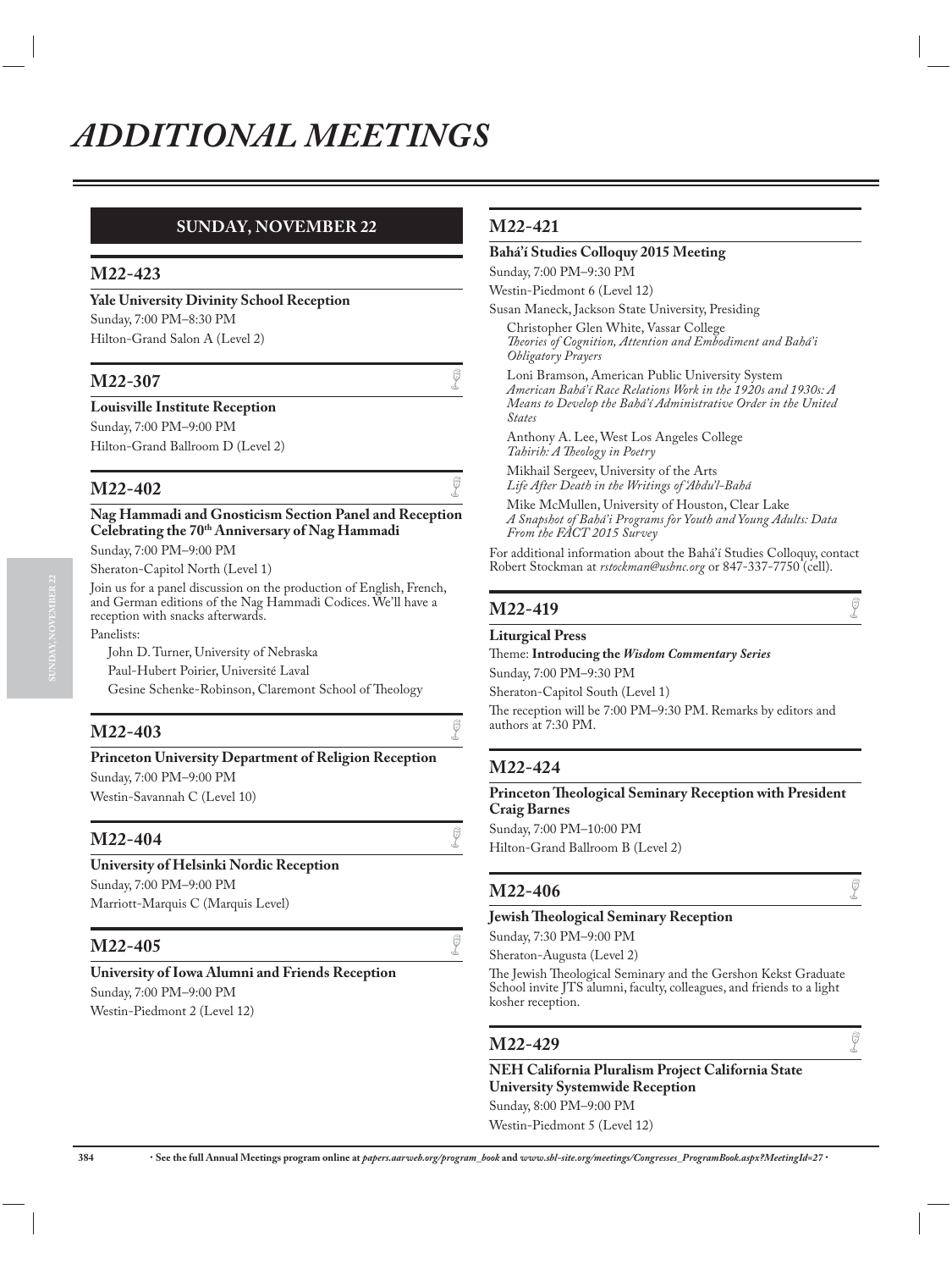### **M22-407**

**Trinity Evangelical Divinity School Alumni and Friends Dessert Reception** Sunday, 8:00 PM–10:00 PM

Westin-Chastain G (Level 6)

## **M22-425** <del>文</del>

### **Alpha Christianity Project**

Theme: **Two Reconstructions of the Gospel of Mark**

Sunday, 8:00 PM–10:00 PM

Marriott-International C (International Level)

An open discussion of the contrasting Mark reconstructions of Christopher I. Beckwith and E. Bruce Brooks, both of whom will be present. For the texts, and other details, see *http://www.umass.edu/ wsp/alpha/forum/sbl2015/index.html*. The session will conclude with a brief business meeting to plan for the following year, and for the next volume of the journal *Alpha*.

## **M22-426**  $\qquad \qquad \bullet$

**Center for the Study of Religion and American Culture Reception**

Sunday, 8:00 PM–10:00 PM Sheraton-Athens (Level 2)

## **M22-427**  $\qquad \qquad \bullet$

**Concordia Seminary, Concordia Theological Seminary, and Concordia Publishing House Reception** Sunday, 8:00 PM–10:00 PM

Westin-Piedmont 1 (Level 12)

## **M22-428**  $\qquad \qquad \bullet$

**Garrett-Evangelical Theological Seminary PhD Annual Reception** Sunday, 9:00 PM–11:00 PM Sheraton-Atlanta 3-4 (Level 1)

## **M22-408**  $\qquad \qquad \bullet$

**Brite Divinity School Reception** Sunday, 9:00 PM–10:30 PM Westin-Peachtree 1-2 (Level 8)

## **M22-409**  $\qquad \qquad \bullet$

**Brown University Department of Religious Studies and the Program in Judaic Studies Reception** Sunday, 9:00 PM–11:00 PM Westin-Savannah A (Level 10)

## **M22-410**  $\qquad \qquad \bullet$

**Columbia University Religion Department Reception** Sunday, 9:00 PM–11:00 PM Westin-Savannah B (Level 10)

## **M22-411**  $\qquad \qquad \bullet$

**Emory University Graduate Division of Religion Reception** Sunday, 9:00 PM–11:00 PM Westin-Chastain 1-2 (Level 6)

## **M22-412**  $\qquad \qquad \bullet$

**Florida State University Department of Religion Reception** Sunday, 9:00 PM–11:00 PM Sheraton-Georgia 8-9 (Level 1)

### **M22-413**

**Johns Hopkins University Reception** Sunday, 9:00 PM–11:00 PM Westin-Chastain E (Level 6)

## **M22-414**  $\qquad \qquad \int_{0}^{\pi}$

**Southern Methodist University and Perkins School of Theology Alumni/ae and Friends Reception** Sunday, 9:00 PM–11:00 PM Westin-Chastain F (Level 6)

## **M22-415**  $\qquad \qquad \int_{0}^{\pi}$

### **Scottish Universities Reception**

Sunday, 9:00 PM–11:00 PM Westin-Augusta 1-3 (Level 7)

## **M22-416**  $\qquad \qquad \bullet$

**Union Theological Seminary Alumni/ae Reception** Sunday, 9:00 PM–11:00 PM Sheraton-Georgia 3-4 (Level 1)

## **M22-417**  $\qquad \qquad \bullet$

**University of California, Santa Barbara Religious Studies Reception** Sunday, 9:00 PM–11:00 PM Sheraton-Savannah 1-3 (Level 2)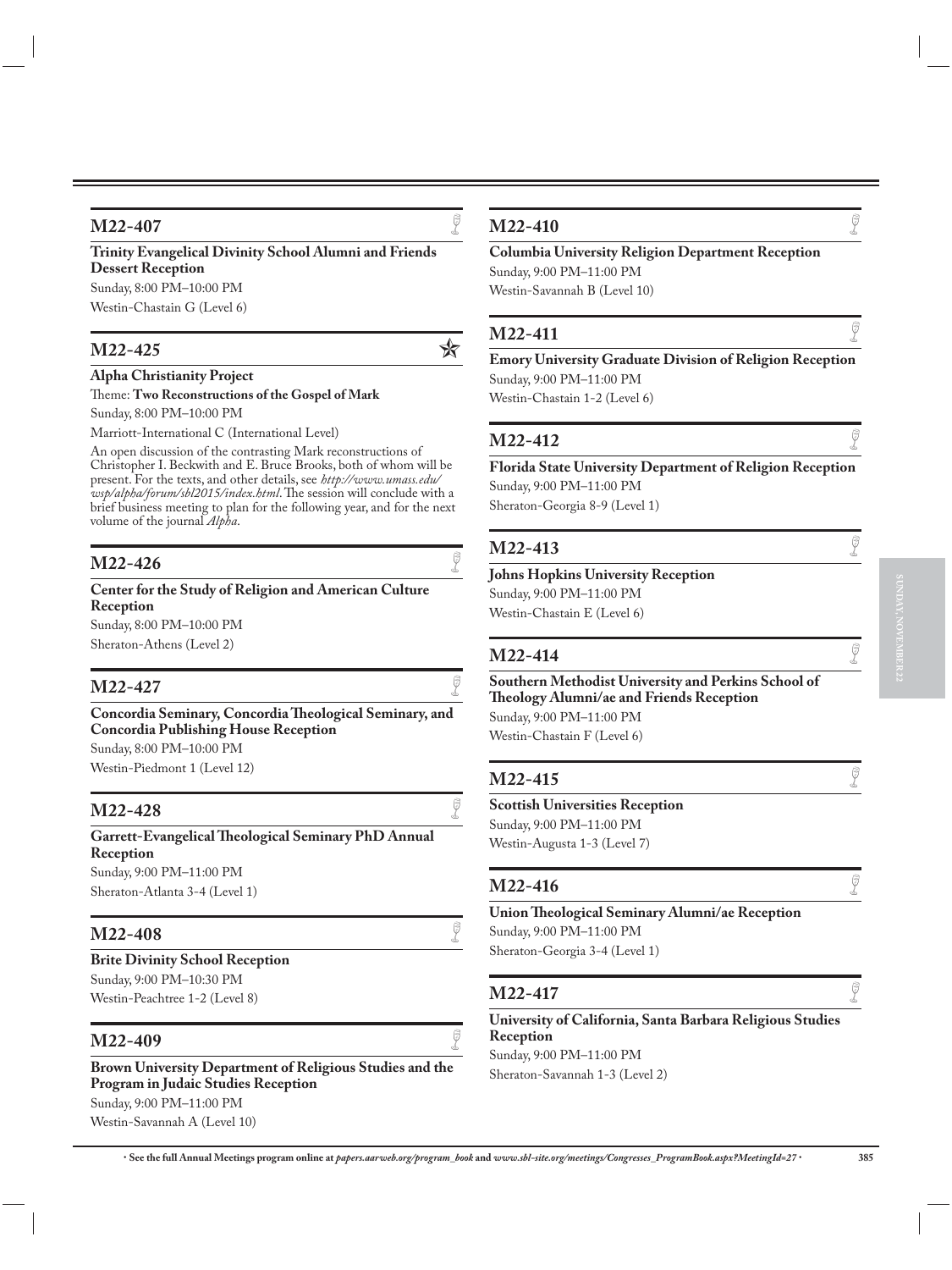### **MONDAY, NOVEMBER 23**

## **M22-418**  $\qquad \qquad \int_{0}^{\pi}$

**University of Chicago Divinity School Reception for Alumni and Friends** Sunday, 9:00 PM–11:00 PM

Westin-Peachtree C (Level 8)

## **M22-430**  $\qquad \qquad \bullet$

### **Boston University Reception**

Sunday, 9:00 PM–11:00 PM

Sheraton-Georgia 13 (Level 1)

## **M22-431**  $\qquad \qquad \bullet$

#### **Duke University Graduate Program in Religion Alumni Reception**

Sunday, 9:00 PM–11:00 PM

Offsite-Commerce Club of Atlanta, 191 Peachtree Street NE, 49th Floor

## **M22-432**  $\qquad \qquad \bigcirc$

#### **Syracuse University Department of Religion Reception**

Sunday, 9:00 PM–11:00 PM Sheraton-Georgia 6 (Level 1)

### **M23-1**  $\qquad \qquad \bullet$ *Restoration Quarterly* **Breakfast** Monday, 7:00 AM–8:30 AM

Sheraton-Georgia 7 (Level 1)

## **M23-5**  $\sqrt{ }$

**Oxford University Press Journals' Editors Breakfast** Monday, 7:00 AM–8:30 AM Marriott-L503 (Lobby Level)

## **M23-6**  $\qquad \qquad \bullet$

**Friends of Regent College Breakfast** Monday, 7:00 AM–8:30 AM Hyatt-Hanover B (Exhibit Level)

## **M23-2**  $\qquad \qquad \bullet$

#### **Fuller Theological Seminary Alumni Breakfast hosted by Dean Joel Green, School of Theology** Monday, 7:00 AM–9:00 AM Sheraton-Capitol North (Level 1)

## **M23-3**

### **Union Presbyterian Seminary Alumni/ae Breakfast**

Monday, 7:30 AM–8:45 AM

Sheraton-Valdosta (Level 2)

Come enjoy a scrumptious breakfast with your Union Presbyterian Seminary friends and colleagues. Adjunct Professor of Church History Bill Sweetser (M.Div.'89; Th.M.'90; Ph.D.'00) will share reflections on the seminary's history based on his new book. The cost for this breakfast is \$20. Please register by Monday, November 16 here: *www.regonline.com/UnionAlumBreakfast2015*. For questions please contact the alumni/ae office: *alum@upsem.edu*.

Bill Sweetser, Union Presbyterian Seminary *A Copious Fountain: Union Presbyterian Seminary, 1812–2012*

## **M23-4**  $\qquad \qquad \bullet$

#### **University of Chicago Divinity School Coffee with the Dean for Prospective Students**

Monday, 7:30 AM–9:00 AM Westin-Peachtree A (Level 8)

## **M23-100** G

#### **Council on Foreign Relations Religion and Foreign Policy Initiative Luncheon Discussion**

Monday, 11:45 AM–1:00 PM

Hyatt-International South (International Tower Level LL1)

Join CFR's Religion and Foreign Policy Initiative for a buffet lunch followed by a panel discussion. CFR's Religion and Foreign Policy Initiative connects religion scholars and congregational leaders with timely, expert resources on U.S. foreign policy and provides a forum for this community to discuss a broad range of international issues. Visit us in the Exhibit Hall at Booth 313.

### **M23-200**

#### **Theology Without Walls Group**

Theme: **Theology From the Ground Up**

Monday, 1:00 PM–3:00 PM

Marriott-M103 (Marquis Level)

Jerry L. Martin, University of Colorado, Presiding

Theology, as we live it, is the intellectual articulation of insights and epiphanies gathered in the course of our spiritual lives. In transreligious thinking particularly, we theologize from the ground up, finding insights across traditions and in life experiences, and then working toward theological integration. How is this possible? Panelists whose thinking has been shaped by multiple influences will explain how they have done it. Panelists:

Christopher Denny, Saint John's University, New York Jeffery D. Long, Elizabethtown College Paul Knitter, Union Theological Seminary Hyo-Dong Lee, Drew University Jonathan Weidenbaum, Berkeley College